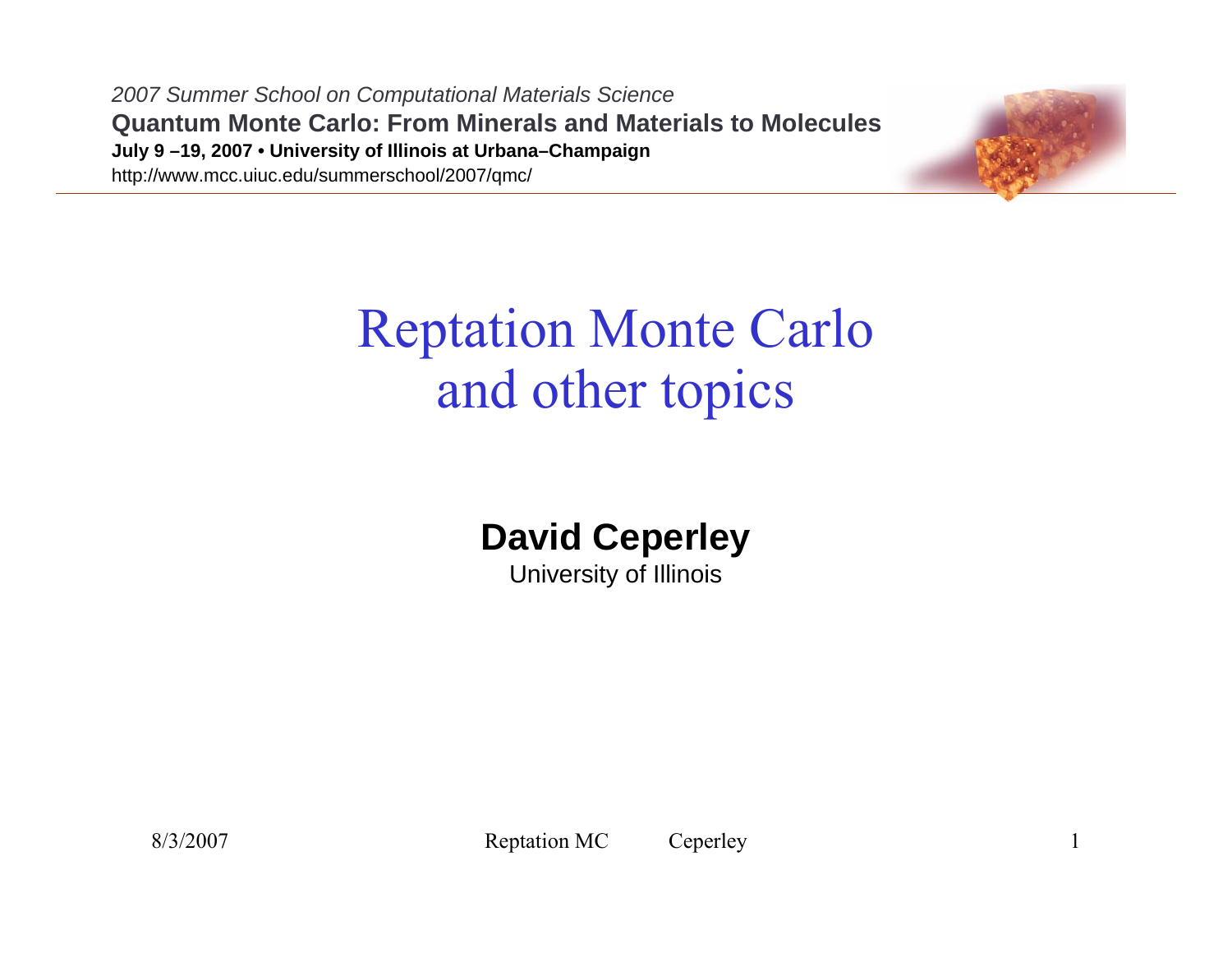## **Reptation Monte Carlo and other topics**

#### OUTLINE

- $\bullet$  Review of Diffusion Monte Carlo and Path Integral Monte Carlo
- $\bullet$  Path Integral representation of the projector Method
- $\bullet$ What action to use?
- $\bullet$ How to sample paths?
- $\bullet$ Advantages and disadvantages
- $\bullet$ Excited states and MaxEnt(?)

#### REFERENCES

- • Ceperley, D. M., Rev. Mod. Phys. **67**, 279 (1995).
- • Stefano Baroni and SaverioMoroni, Phys. Rev. Lett. 82, 4745 (1999)
- • Pierleoni, C. and D. M. Ceperley, ChemPhysChem, 6, 1 (2005); physics/0501013.
- • Ceperley, D.M., and Bernu, B., J. Chem. Phys. **89**, 6316 (1988).
- • Boninsegni, M. and D. M. Ceperley, J. Low Temp. Phys., **104**, 339 (1996).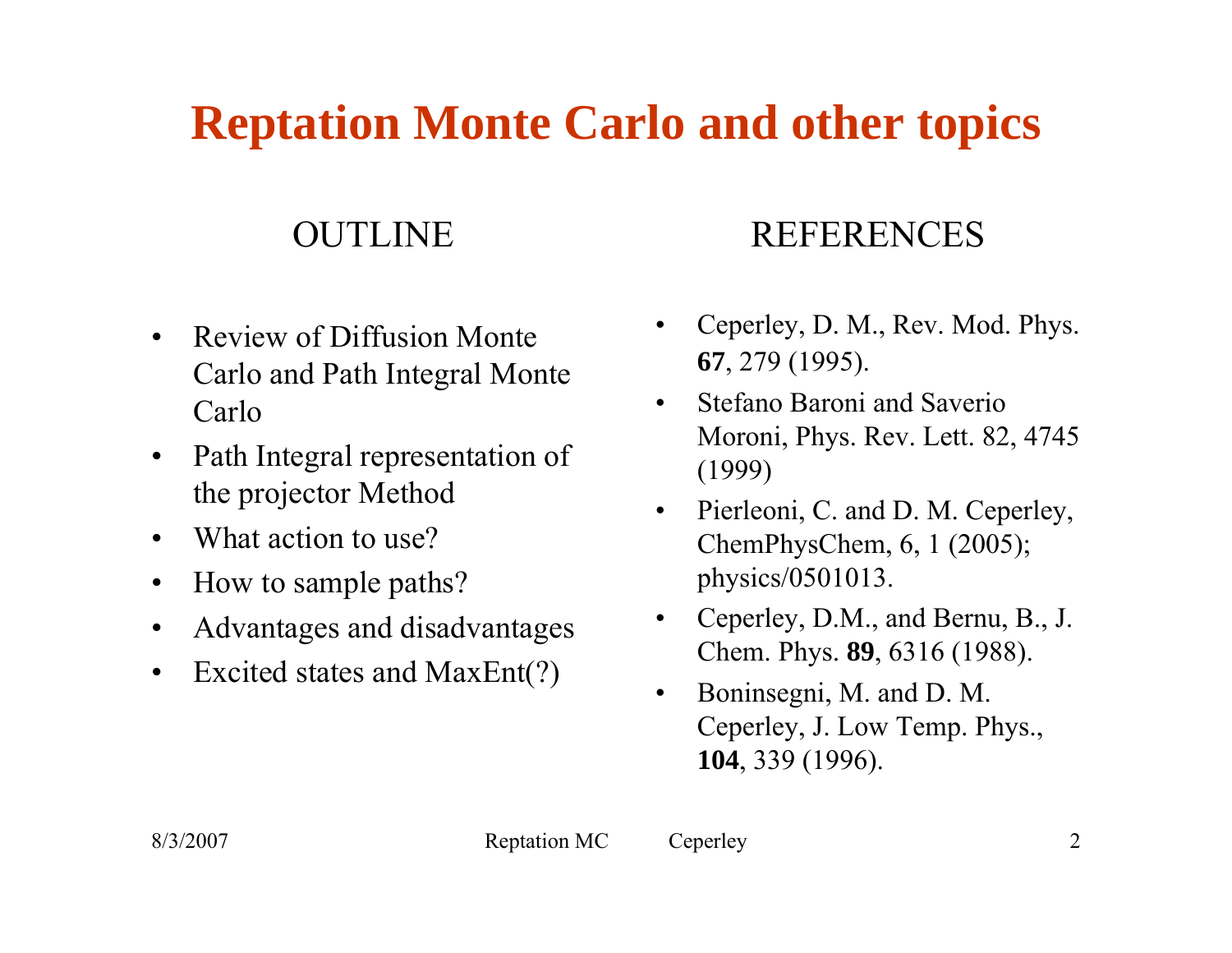## Diffusion Monte Carlo process

- $\bullet$ Imaginary time SE.
- $\bullet$ This is a diffusion  $+$  branching process.
- $\bullet$  Justify in terms of Trotter's theorem.

Requires interpretation of the wavefunction as a probability density.

$$
-\frac{\partial \psi(R,t)}{\partial t} = (H - E_T)\psi(R,t)
$$
  
\n
$$
H = -\sum_{i} \frac{\hbar^2}{2m_i} \nabla_i^2 + V(R)
$$
  
\n
$$
\begin{cases}\n-\frac{\partial \psi(R,t)}{\partial t} = -\sum_{i} \frac{\hbar^2}{2m_i} \nabla_i^2 \psi(R,t) \\
-\frac{\partial \psi(R,t)}{\partial t} = (V(R) - E_T)\psi(R,t)\n\end{cases}
$$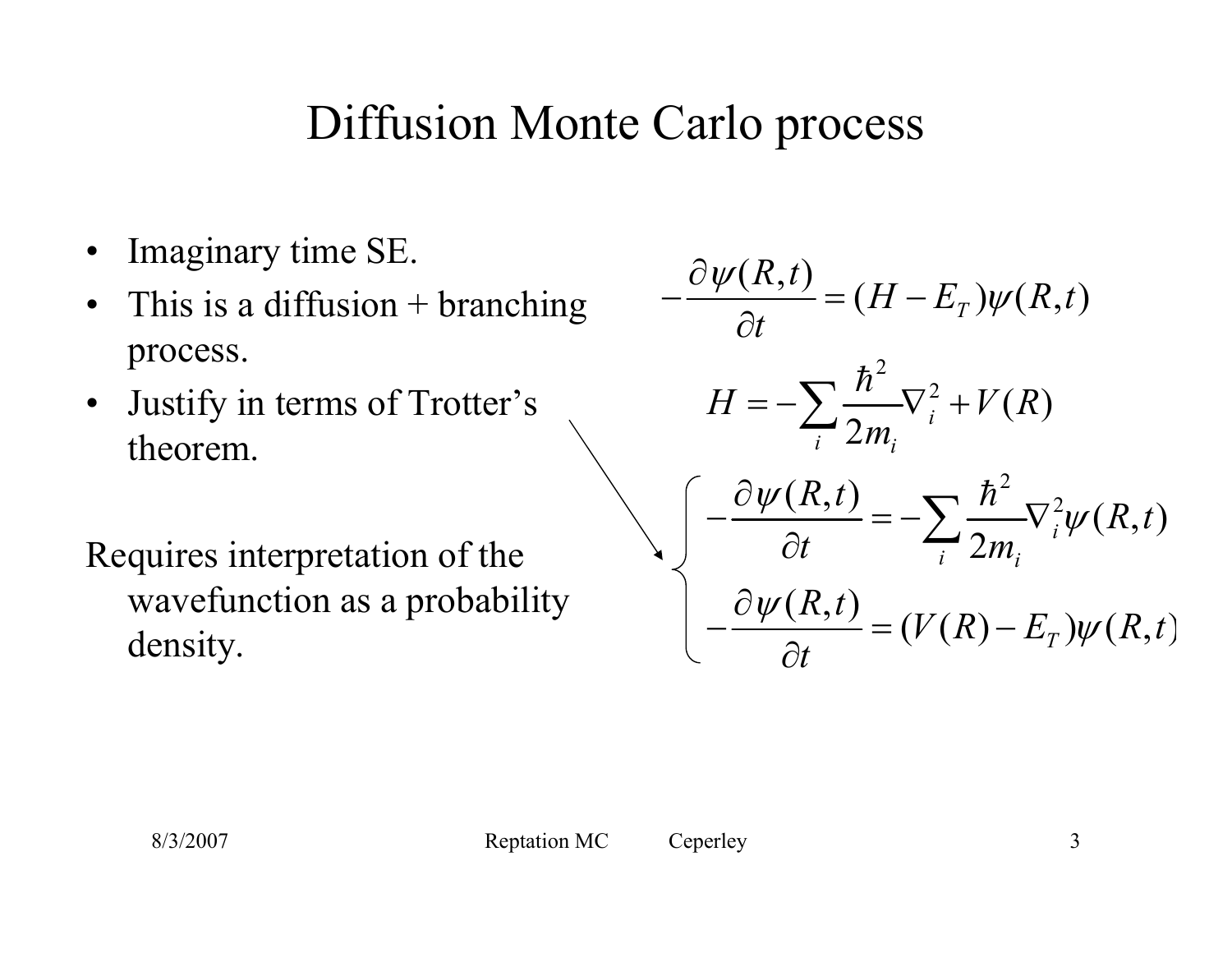### Trotter's theorem

- •How do we find the solution of:
- •The operator solution is:
- •Trotter's theorem (1959):

$$
\frac{d\hat{\rho}}{dt} = (A+B)\hat{\rho}
$$

$$
\hat{\rho} = e^{(A+B)t}
$$

$$
\hat{\rho} = \lim_{n \to \infty} \left[ e^{\frac{t}{n} \hat{A}} e^{\frac{t}{n} \hat{B}} \right]^n
$$

 $\bullet$ Assumes that A,B and A+B are reasonable operators.

$$
\left\langle R_0 \left| \left[ e^{\frac{t}{n} \hat{A}} e^{\frac{t}{n} \hat{B}} \right]^{n} \right| R_n \right\rangle = \left\langle R_0 \left| e^{\frac{t}{n} \hat{A}} \right| R^{\dagger}_{1} \right\rangle \left\langle R^{\dagger}_{1} \left| e^{\frac{t}{n} \hat{B}} \right| R_{1} \right\rangle \dots \left\langle R_{n-1} \left| e^{\frac{t}{n} \hat{A}} \right| R^{\dagger}_{n} \right\rangle \left\langle R^{\dagger}_{n} \left| e^{\frac{t}{n} \hat{B}} \right| R_{n} \right\rangle
$$

- $\bullet$  This means we just have to figure out what each operator does independently and then alternate their effect. This is rigorous in the limit as n→∞.
- $\bullet$ In the DMC case A is diffusion operator, B is a branching operator.
- $\bullet$  Just like "molecular dynamics" At small time we evaluate each operator separately.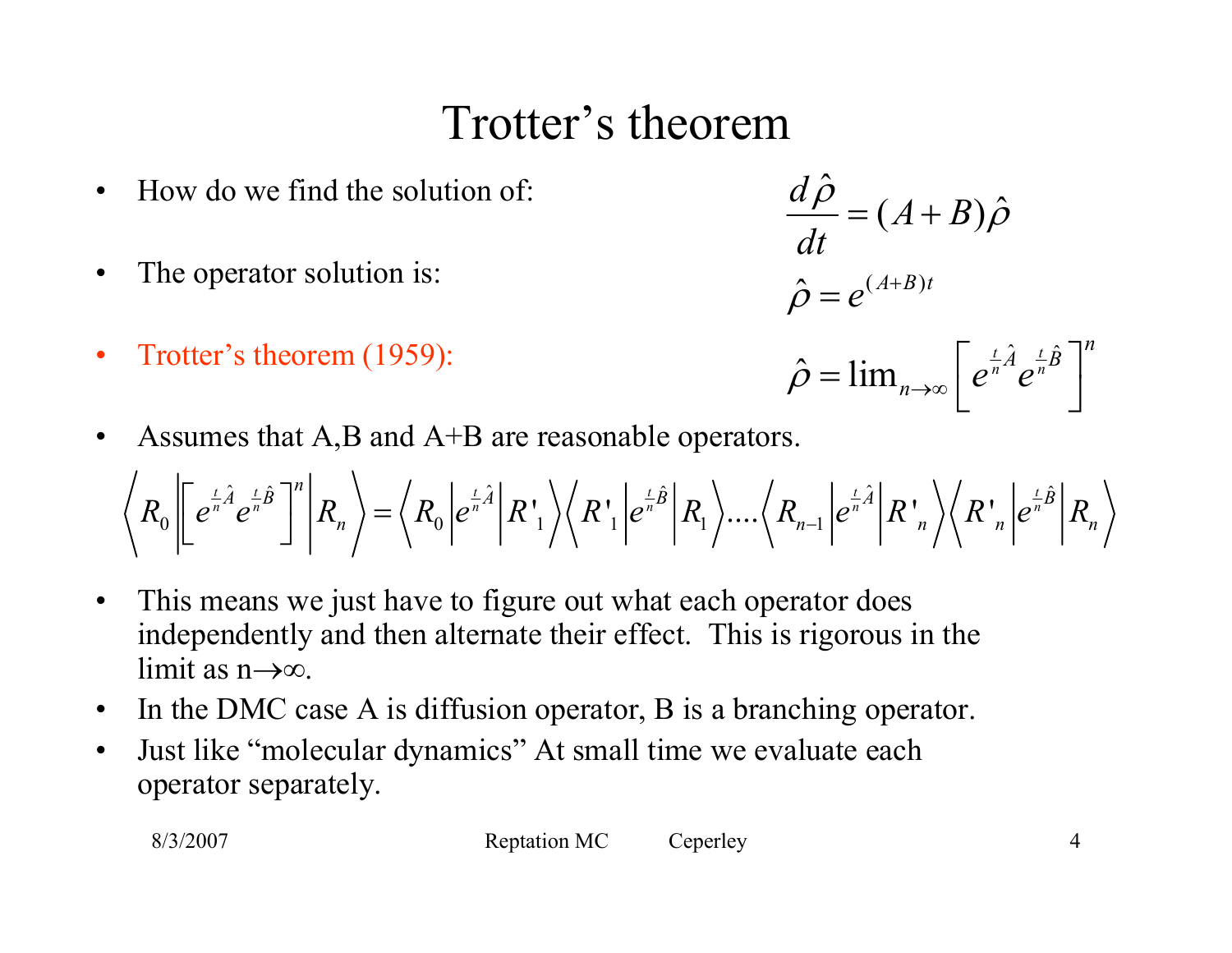# Importance Sampling

*Kalos 1970,Ceperley 1979*

- • Why should we sample the wavefunction? The physically correct pdf is  $|\phi|^2$ .
- $\bullet$ Importance sample (multiply)by trial wavefunction.

$$
f(R,t) \equiv \psi_T(R)\phi(R,t) \qquad \lim_{t \to \infty} f(R,t) \equiv \psi_T(R)\phi_0(R)
$$

$$
-\frac{\partial f(R,t)}{\partial t} = \psi_T(R)H[f(R,t)/\psi_T(R)]
$$

 $\mathcal{L}^2 f - \lambda \nabla (2 f \nabla \ln \psi_T(R)) + (\psi_T^{-1} H \psi_T)$  $\frac{(R,t)}{2} = -\lambda \nabla^2 f - \lambda \nabla (2f \nabla \ln \psi_T(R)) + (\psi_T^{-1} H \psi_T) f(R,t)$  $-\frac{\partial f(R,t)}{\partial t} = -\lambda \nabla^2 f - \lambda \nabla (2 f \nabla \ln \psi_r(R)) + (\psi_r^{-1})$ ∂  $\mathcal{F}_T(R)$  ) + (  $\mathcal{W}_T$   $H \mathcal{W}_T$  $\partial f(R,t)$  $f - \lambda \nabla (2f \nabla \ln \psi_T(R)) + (\psi_T^{-1}H\psi_T) f(R,t)$ 

- •Evolution = diffusion + drift + branching *t*
- $\bullet$  Use accept/reject step for more accurate evolution. make acceptance ratio>99% . Determines time step.
- $\bullet$  We have three terms in the evolution equation. Trotter's theorem still applies.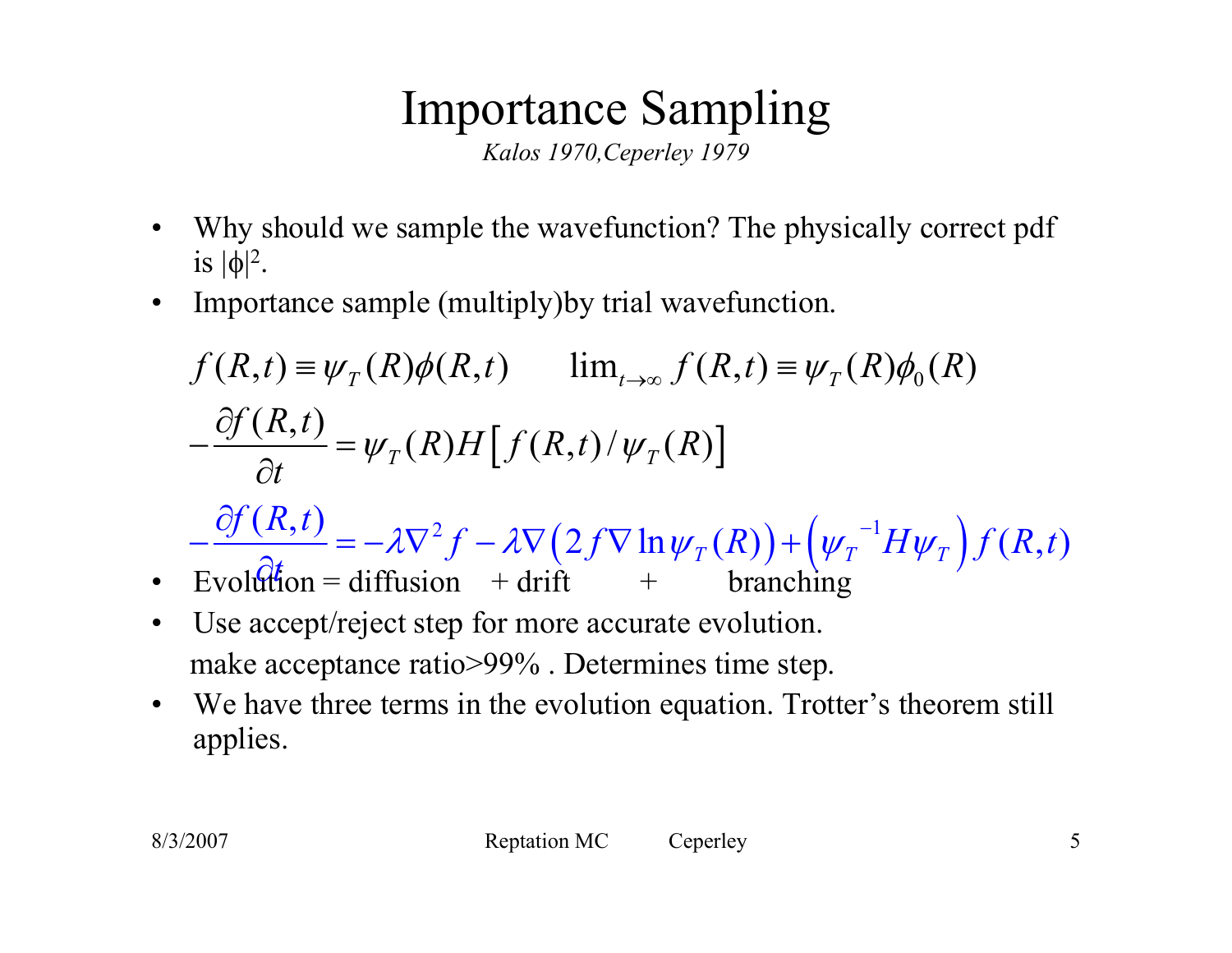- To the pure diffusion algorithm we have added a drift step that pushes the random walk in directions of increasing trial function:  $R' = R + 2\lambda \tau \nabla \ln \psi_{T}(R)$
- Branching is now controlled by the local energy

$$
E_L(R) - E_T = \psi^{-1}(R)\widehat{H}\psi(R) - E_T
$$

- Because of zero variance principle, fluctuations are controlled.
- Cusp condition can limit infinities coming from singular potentials.
- We still determine  $E_T$  by keeping asymptotic population stable.

$$
E_0 = \lim_{t \to \infty} \frac{\int dR \phi(R, t) H \psi_T(R)}{\int dR f(R, t)} \approx \left\langle E_{\psi}(R) \right\rangle_{f(\infty)}
$$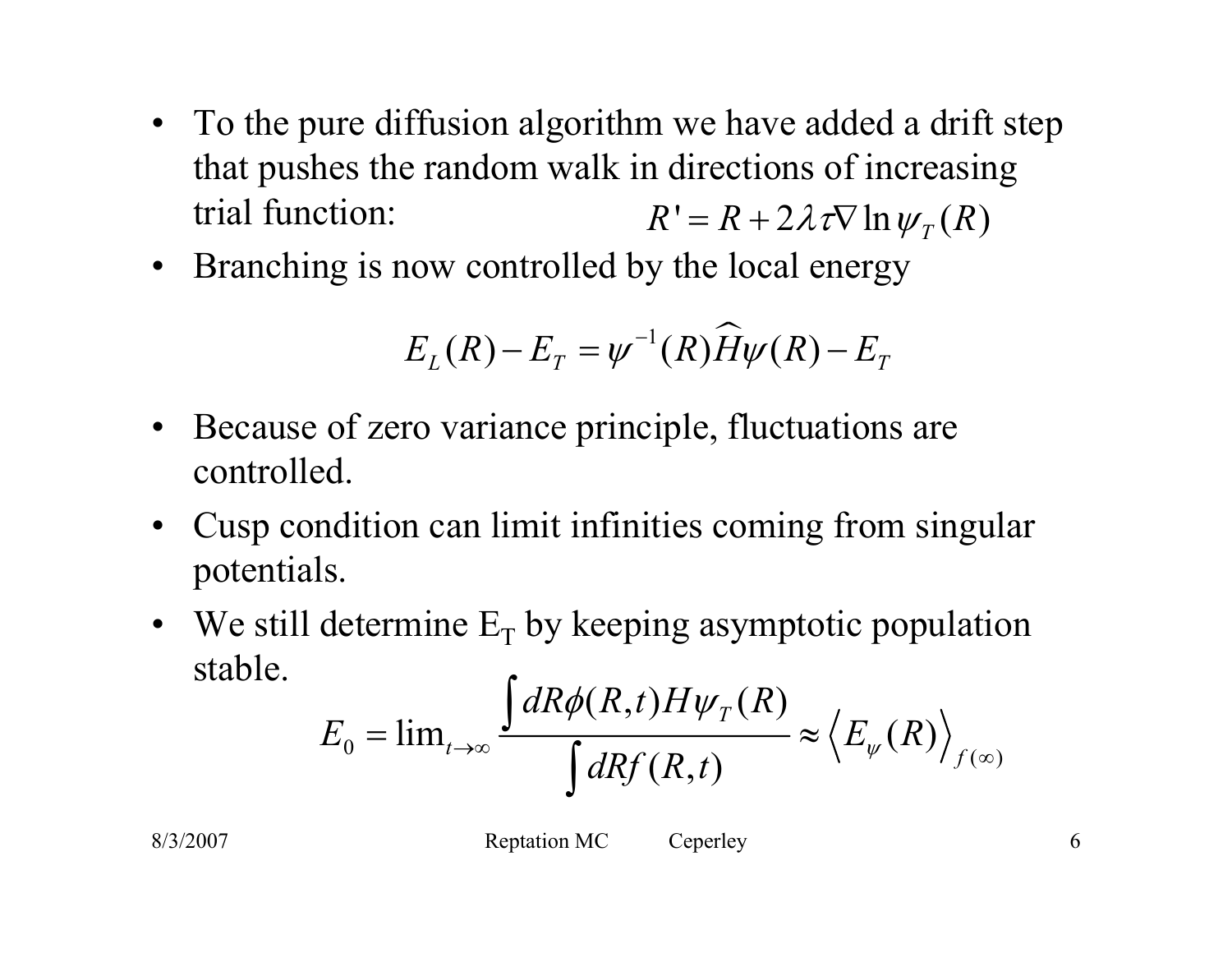## Schematic of DMC

Ensemble evolves according to

- •Diffusion
- •Drift
- •branching

**ensemble ensemble**

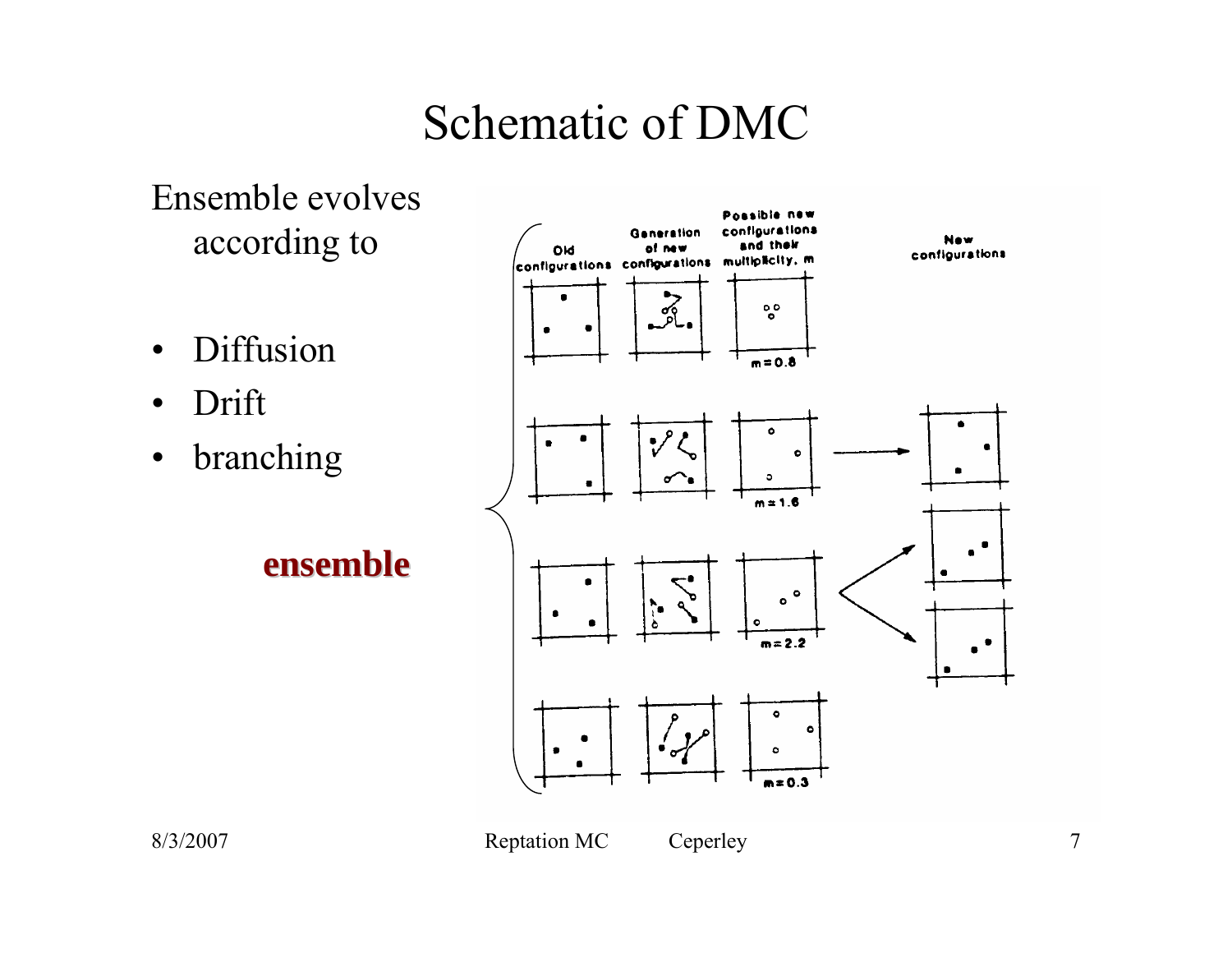#### **DIFFUSION MONTE CARLO CODE**

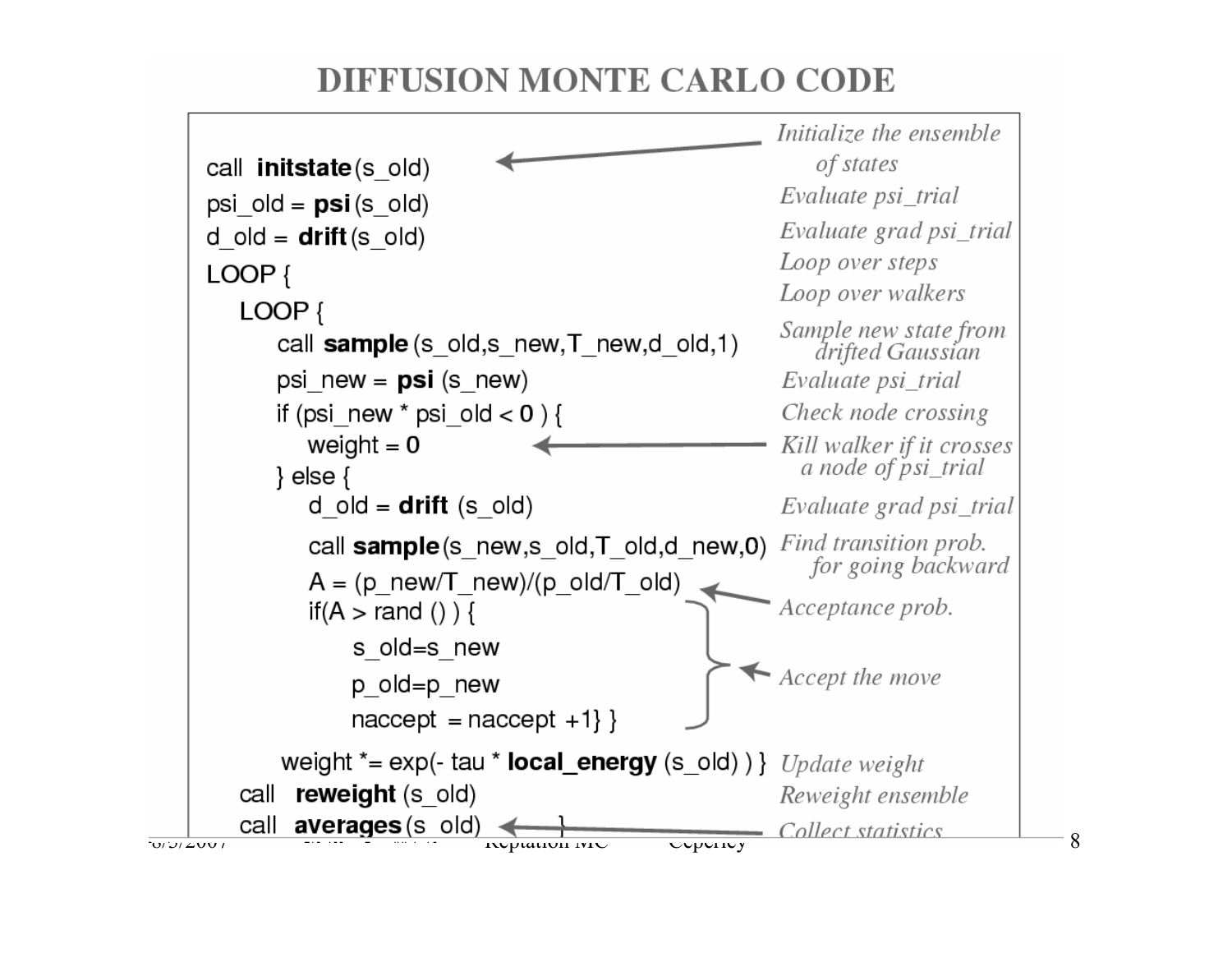### Fixed-node method

- $\bullet$  Initial distribution is a pdf. It comes from a VMC simulation.
- $\bullet$  Drift term pushes walks away from the nodes.
- •Impose the condition:
- $\bullet$ This is the fixed-node BC
- $\bullet$  Will give an upper bound to the exact energy, the best upper bound consistent with the FNBC.

$$
f(R,0)=|\psi_T(R)|^2
$$

$$
\phi(R) = 0 \text{ when } \psi_T(R) = 0.
$$

$$
E_{FN} \ge E_0
$$
  
 
$$
E_{FN} = E_0 \quad \text{if} \quad \phi_0(R)\psi(R) \ge 0 \quad \text{all } R
$$

•f(R,t) has a discontinuous gradient at the nodal location.

- •Accurate method because Bose correlations are done exactly.
- •Scales well, like the VMC method, as N 3. Classical complexity.
- •Can be generalized from the continuum to lattice finite temperature, magnetic fields, …
- 8/3/2007 Reptation MC Ceperley 9 •One needs trial functions with accurate nodes.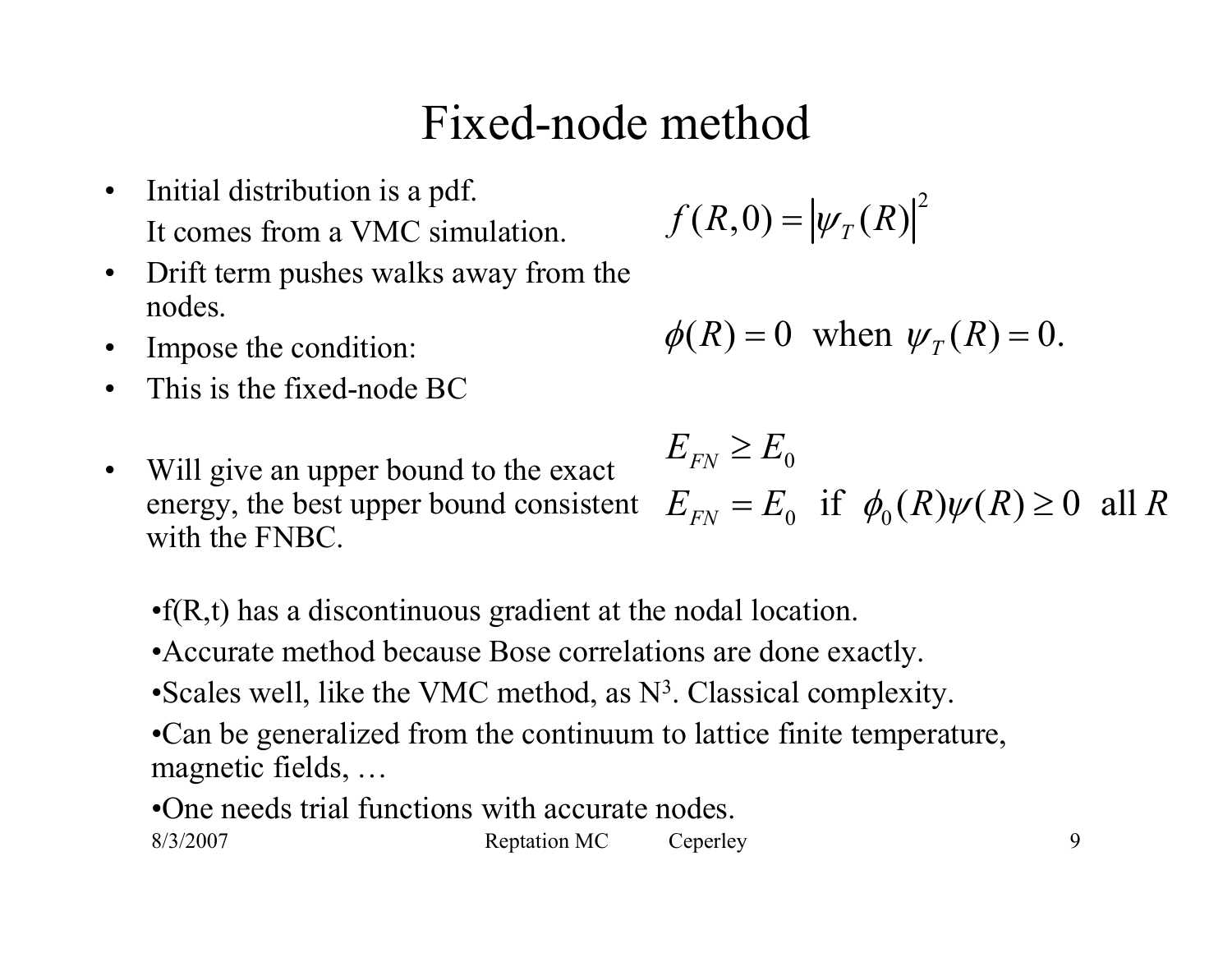### Fixed-Phase method

*Ortiz, Martin, DMC 1993*

- •Generalize the FN method to complex trial functions:
- $\bullet$ Since the Hamiltonian is Hermitian, the variational energy is real:

$$
E_V = \frac{\int dR \ e^{-2\Re U(R)} \left[ V(R) + \lambda \nabla^2 U(R) - \lambda \left[ \Re \nabla U(R) \right]^2 + \lambda \left[ \Im \nabla U(R) \right]^2 \right]}{\int dR \ e^{-2\Re U(R)}} \Bigg)
$$

- •We see only one place where the energy depends on the phase of the wavefunction.
- •If we fix the phase, then we add this term to the potential energy. In a magnetic field we get also the vector potential.

 $(r_i)+\Im\nabla_i U(R)^{\bigcap}$ effective potential= $V(R) + \sum_{i} \lambda_i \left[ A(r_i) + \Im \nabla_i U(R) \right]$  $V(R) + \sum \lambda_i \left[ A(r_i) + \Im \nabla_i U(R) \right]$ 

- •We can now do VMC or DMC and get upper bounds as before.
- $\bullet$  The imaginary part of the local energy will not be zero unless the right phase is used.
- 8/3/2007 Reptation MC Ceperley 10  $\bullet$  Used for twisted boundary conditions, magnetic fields, vortices, phonons, spin states, …

 $\Psi(R) = e^{-U(R)}$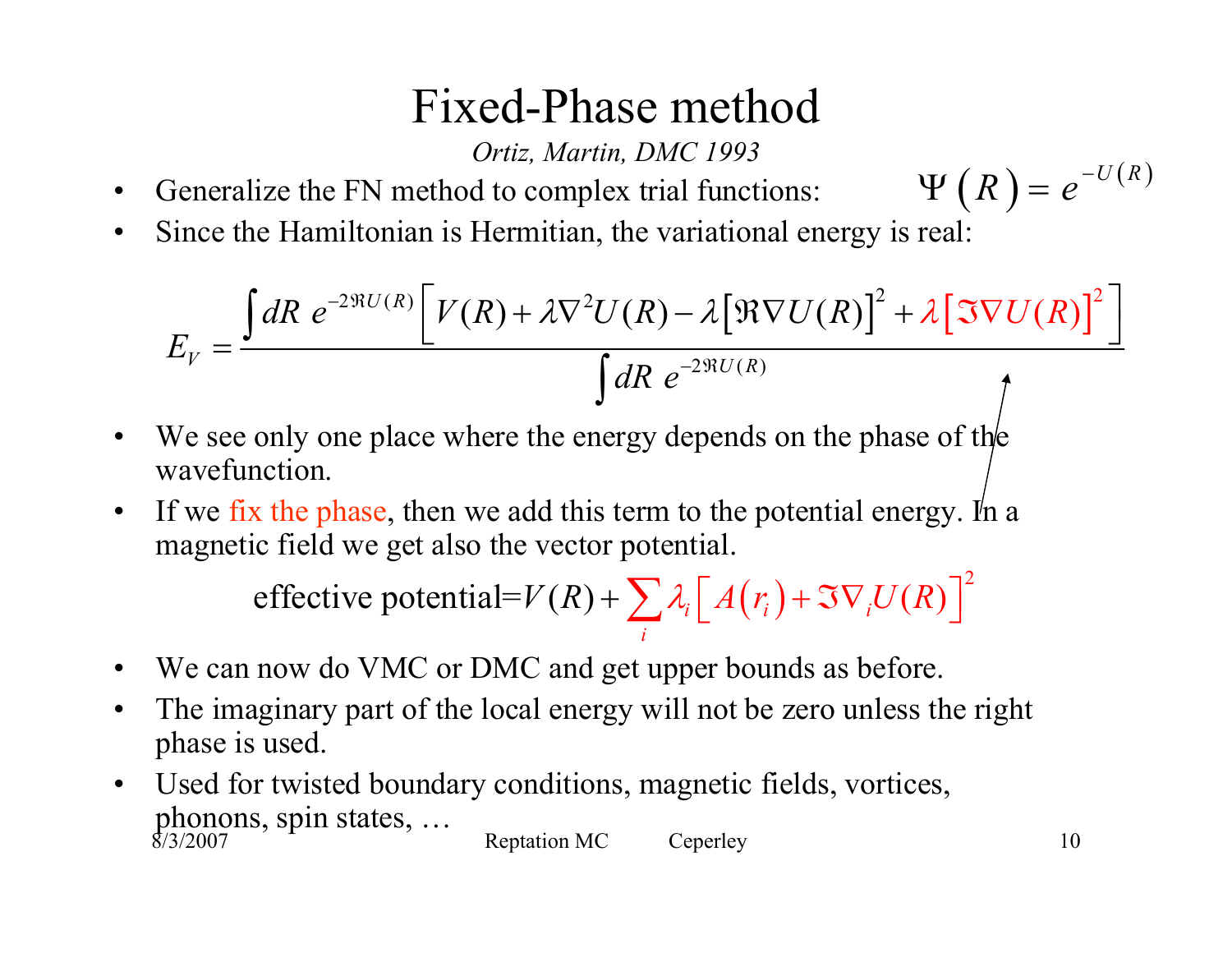# The mixed estimator problem

- Problem is that PMC samples the wrong distribution.
- OK for the energy
- $\bullet$  Linear extrapolation helps correct this systematic error

$$
A\rangle_{M} = \frac{\int dR\psi^*(R)A\phi(R)}{\int dR\psi^*(R)\phi(R)}
$$

$$
A\rangle_{o} = \frac{\int dR\phi^*(R)A\phi(R)}{\int dR\phi^*(R)\phi(R)}
$$

$$
A\rangle_{V} = \frac{\int dR\psi^*(R)A\psi(R)}{\int dR\psi^*(R)\psi(R)}
$$

$$
\langle A \rangle_0 \simeq 2 \langle A \rangle_M - \langle A \rangle_V + O((\phi - \psi)^2)
$$

$$
\langle A \rangle_0 \simeq \frac{\langle A \rangle_M^2}{\langle A \rangle_V} + O((\phi - \psi)^2) \text{ for the density}
$$

∫

 $\langle A \rangle_{M} = \langle A \rangle_{V} \Rightarrow \int dR (\phi - \psi)^{2}$  minimized wrt A

- $\bullet$  Other solutions:
	- Maximum overlap
	- –Forward walking
	- Reptation/path integrals

8/3/2007 Reptation MC Ceperley 11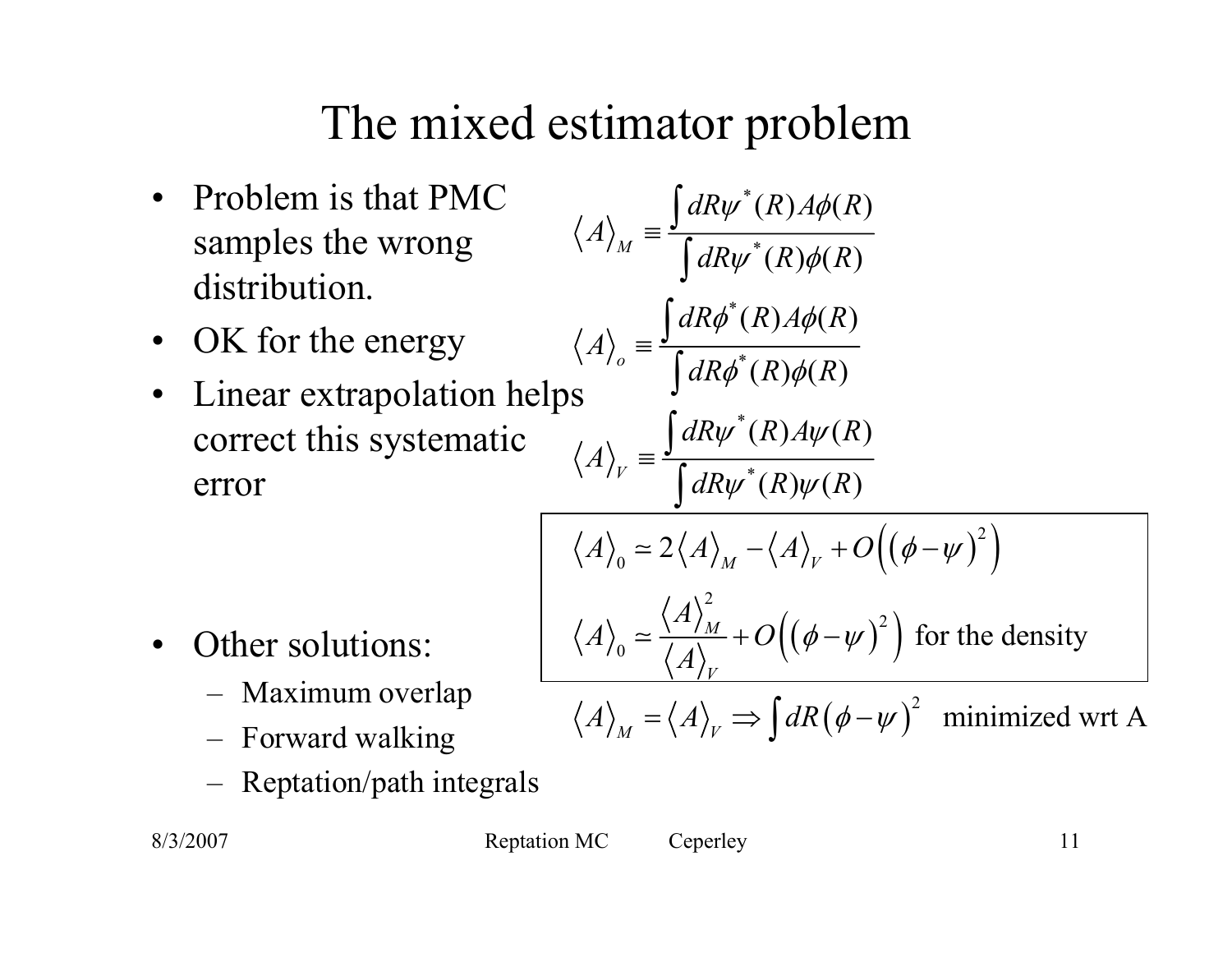#### *Path Integral Monte Carlo*

• We sample the distribution:

$$
e^{-\sum_{i=1}^{M} S(R_i, R_{i+1}; \tau)} / Z \text{ where } Z = \int dR_1 ... dR_M e^{-\sum_{i=1}^{M} S(R_i, R_{i+1}; \tau)}
$$

Where the "primitive" link action is:

$$
S(R_0, R_1; \tau) = -\frac{3N}{2} \ln(4\pi \lambda \tau) + \frac{(R_0 - R_1)^2}{4\lambda \tau} + \frac{\tau}{2} [V(R_0) + V(R_1)]
$$

- Similar to a classical integrand where each particle turns into a "polymer."
	- –K.E. is spring term holding polymer together.
	- –P.E. is inter-polymer potential.
- 8/3/2007 Reptation MC Ceperley 12  $\bullet$ Trace implies  $R_1=R_{m+1} \Rightarrow$  closed or ring polymers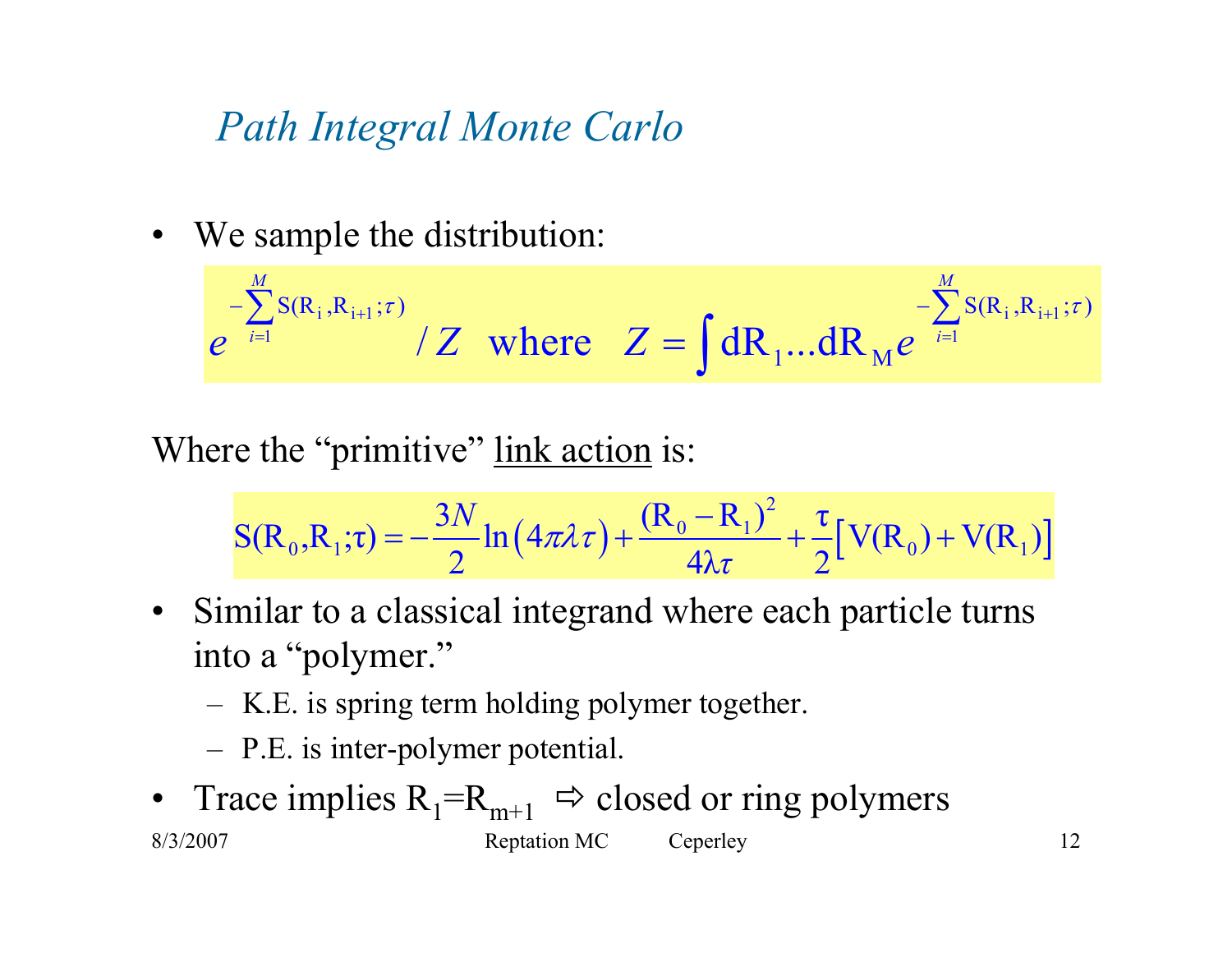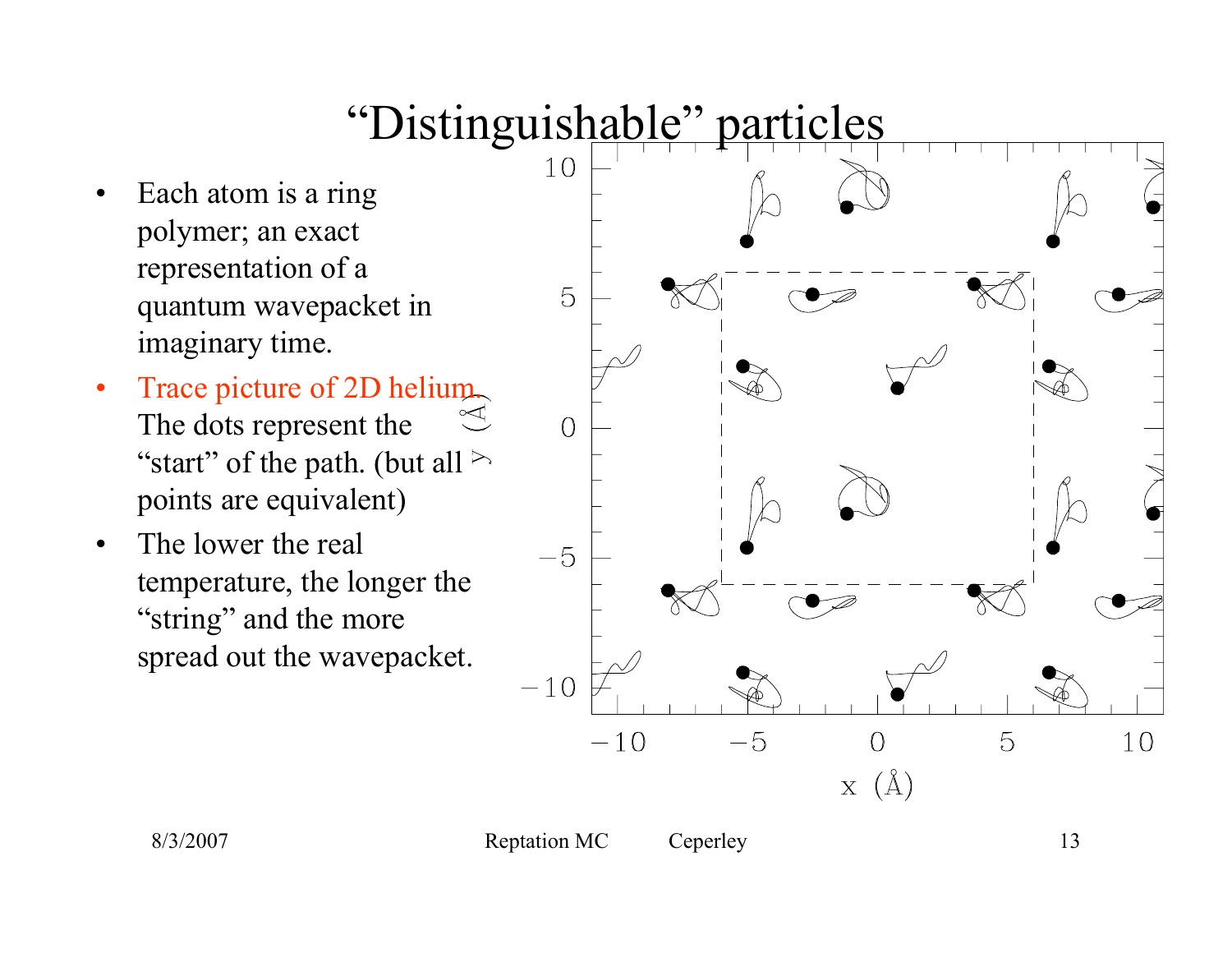## PIMC Sampling considerations

- $\bullet$  Metropolis Monte Carlo that moves a single variable is too slow and will not generate permutations.
- We need to move many time slices together
- Key concept of sampling is how to sample a "bridge": construct a path starting at  $R_0$  and ending at  $R_t$ .
- How do we sample  $R_{t/2}$ ? GUIDING RULE. Probability is:

$$
P(R_{t/2}) = \frac{\langle R_0 | e^{-tH/2} | R_{t/2} \rangle \langle R_{t/2} | e^{-tH/2} | R_t \rangle}{\langle R_0 | e^{-tH} | R_t \rangle}
$$

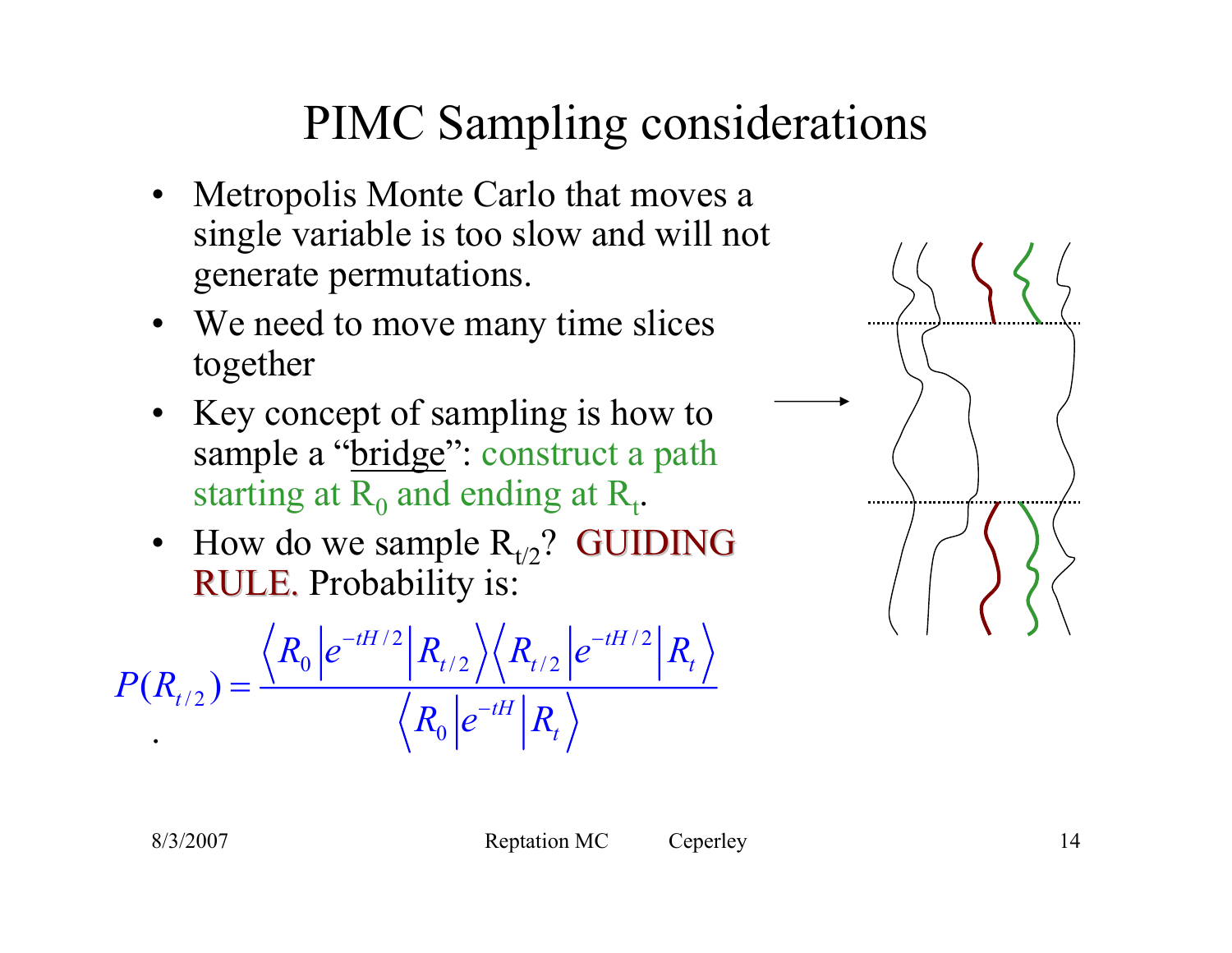## How to sample a single slice.

- $\bullet$  pdf of the midpoint of the bridge:(a pdf because it is positive, and integrates to 1)
- $\bullet$  For free particles this is easy-a Gaussian distribution
- PROVE: product of 2 Gaussians is a Gaussian.
- $\bullet$  Interaction reduces P(R) in regions where spectator atoms are.
- $\bullet$  Better is correlated sampling: we add a bias given by derivatives of the potential (for justification see RMP pg 326)
- $\bullet$ Sampling potential  $U_s$  is a smoothed version of the pair action.

$$
P(R_{t/2}) = \frac{\langle R_0 | e^{-tH/2} | R_{t/2} \rangle \langle R_{t/2} | e^{-tH/2} | R_t \rangle}{\langle R_0 | e^{-tH} | R_t \rangle}
$$

$$
R_{t/2} = \frac{1}{2} (R_0 + R_t) + \eta
$$
  

$$
\sigma^2 = \lambda t / 2 = \langle \eta^2 \rangle
$$

$$
\overline{R_{t/2}} = \frac{1}{2} (\overline{R_0} + \overline{R_t}) + \lambda t \nabla U_s (R_{t/2}^0) + \eta
$$
  
=2  

$$
\overline{\sigma}^2 = \lambda t / 2\overline{I} + (\lambda t)^2 \overline{\nabla} \overline{\nabla} U_s (R_{t/2}^0) = \langle \overline{\eta} \overline{\eta} \rangle
$$
  

$$
U_s (R) = \text{sampling potential}
$$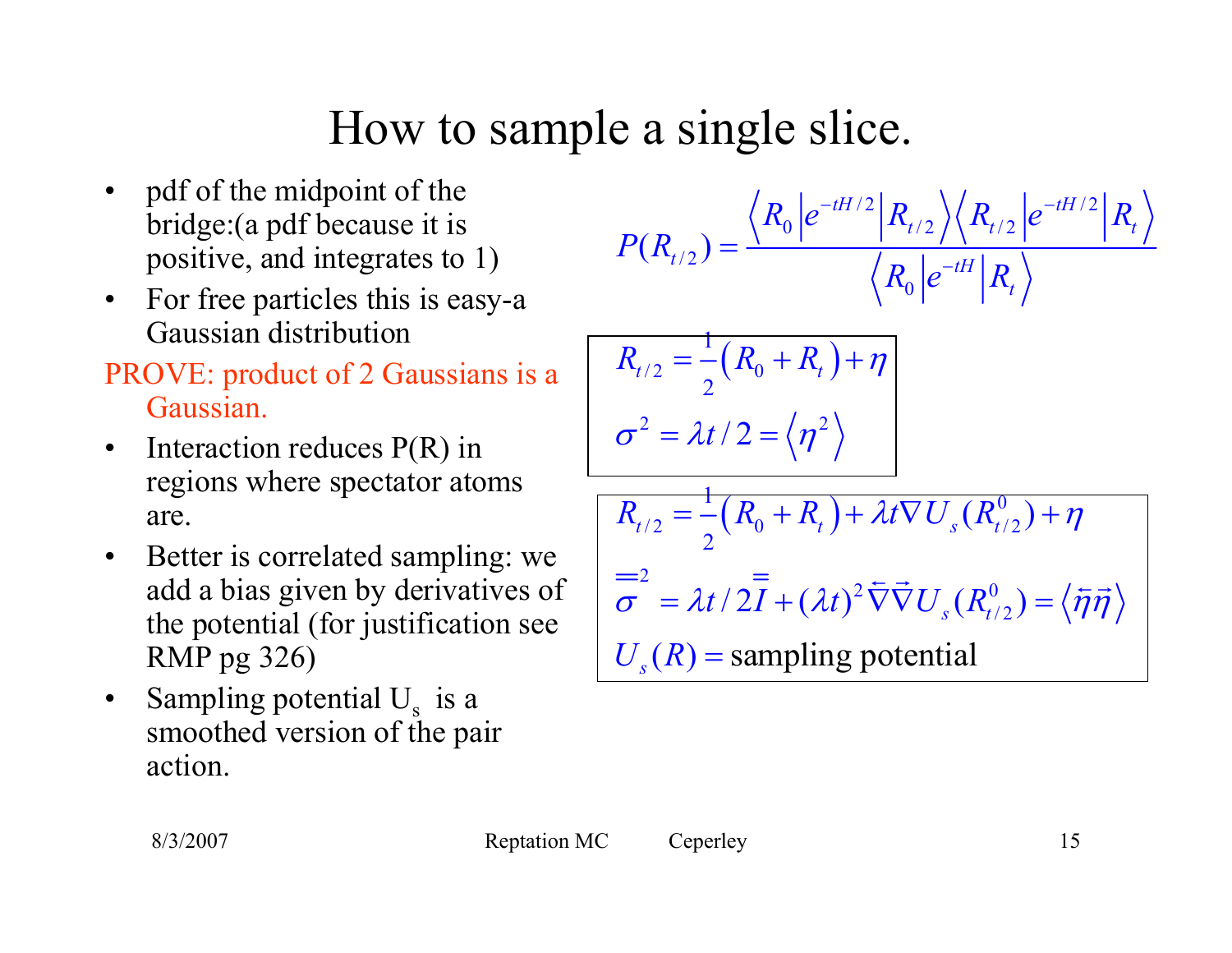# Reptation Monte Carlo (RQMC) Ground State Path Integral (PIGS or GSPI)

- $\bullet$  Similar technique to Diffusion MC:
	- Instead of (imaginary time=computer time), keep entire path in memory
	- Update with a Metropolis based method instead of branching diffusing random walks
- $\bullet$  Two key questions:
	- How to move the paths?
		- Reptation means move like a snake. This is how polymers can move.
		- Bisection since they are path integrals
	- What to use for the action
		- DMC action
		- Path Integral action
- $\bullet$  Advantages
	- Get exact properties: no forward walking or mixed estimators
	- Good for energy differences.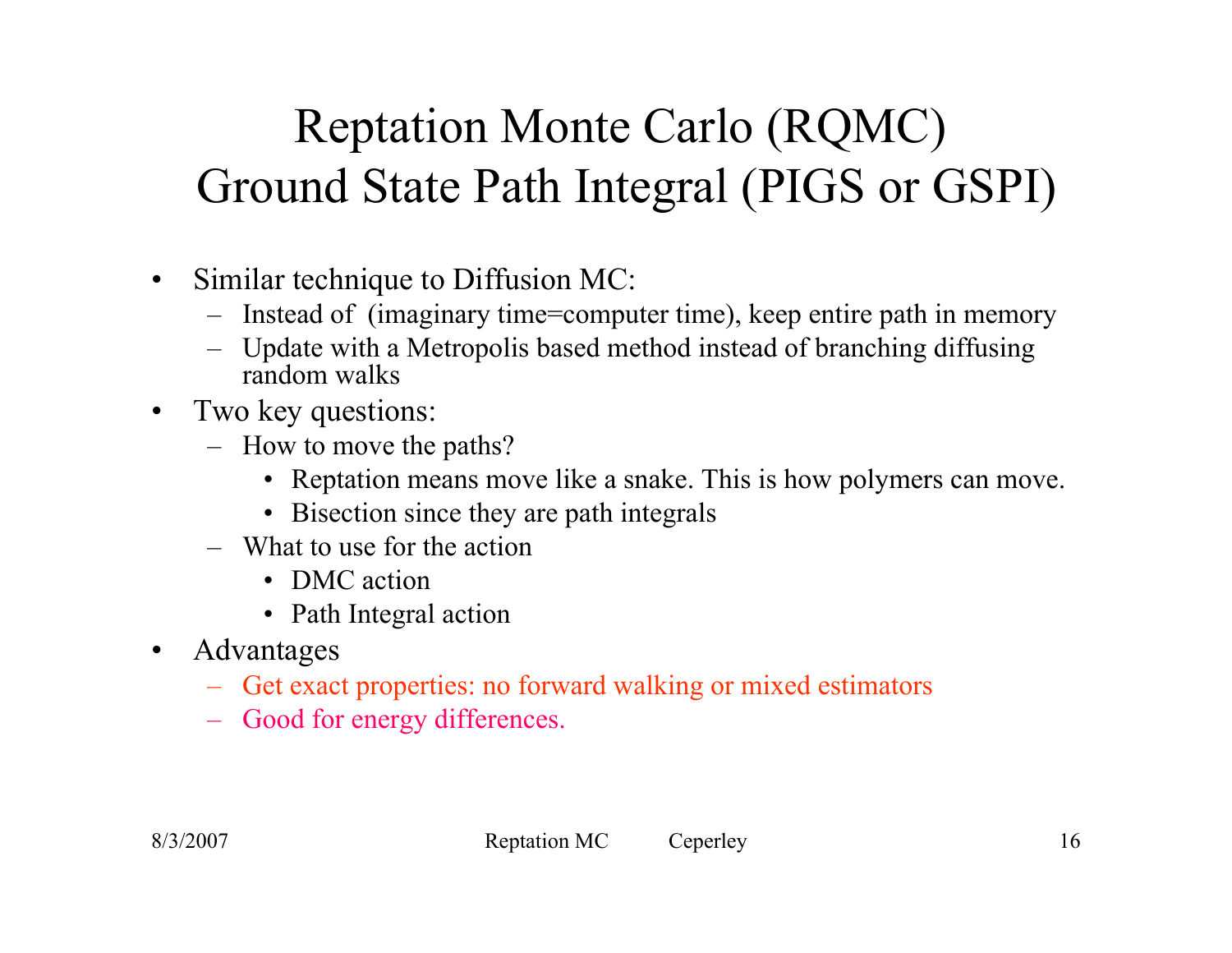# Polymer Reptation (slithering snake)

- Polymers move very slowly because of entanglement.
- •A good algorithm is "reptation."
	- *Choose end at random.*
	- *Cut off one end and stick onto the other end.*



- •Sample directly the bonding interaction
- •Acceptance probability is change in non-bonding potential.
- • Simple moves go quickly through polymer space.
	- But Ergodic? Not always (what if both ends get trapped?)
- $\bullet$ Decorrelation time is  $O(N^2)$ .
- $\bullet$  Completely unphysical dynamics or is it?
	- This is how entangled polymers actually move. (theory of de Gennes)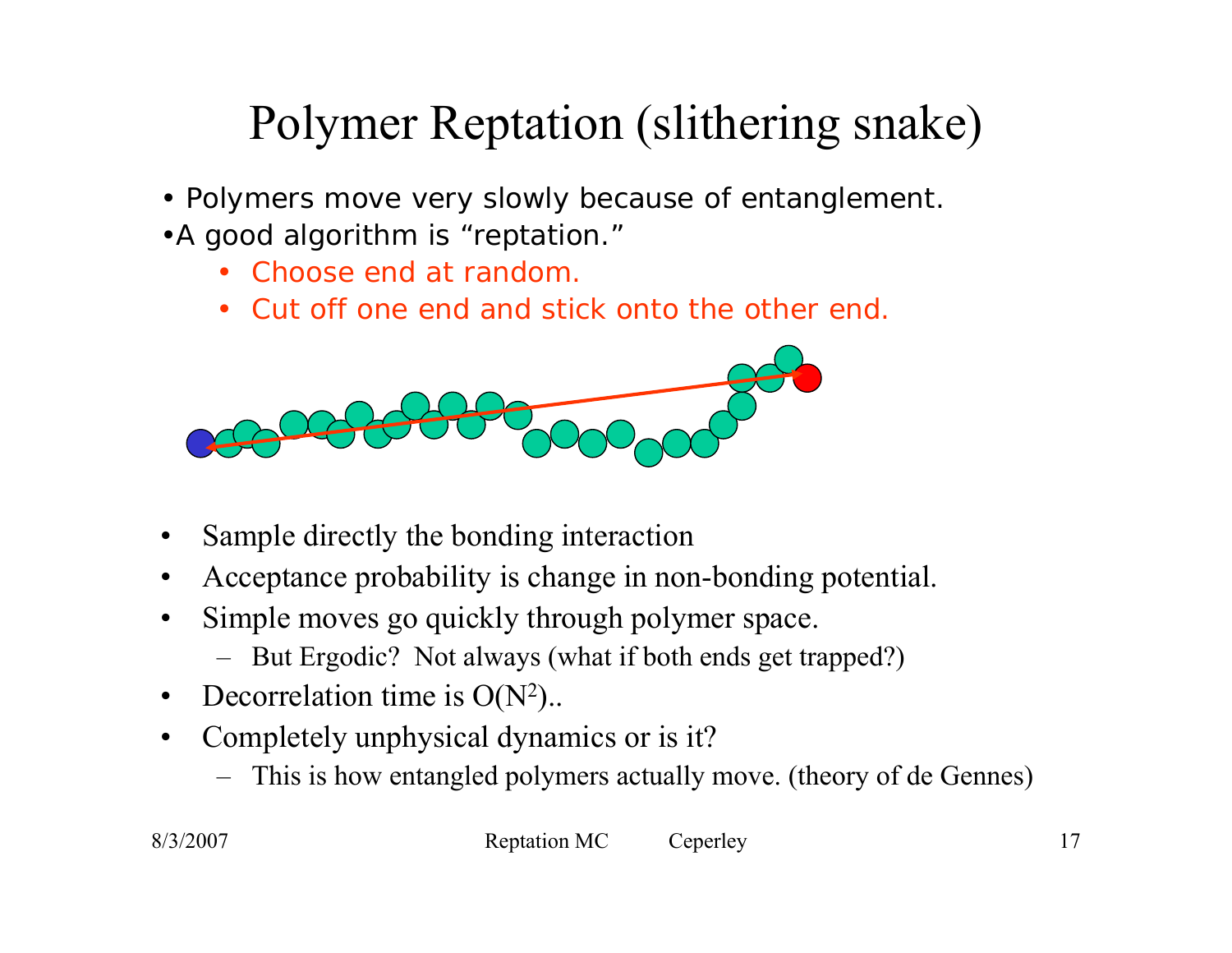## Ground State Path Integrals

#### Project a trial function as in DMC.

 $E(\beta)$  is an upper bound converging to the exact answer monotonically  $(\beta) = e^{-2}$  $(\beta){=}\frac{\left\langle \Psi (\beta) H \Psi (\beta)\right\rangle}{\left\langle \Psi (\beta) \Psi (\beta)\right\rangle}$  $Z(\beta) = \langle \Psi(\beta) \Psi(\beta) \rangle = \langle \Psi e^{-\beta H} \Psi \rangle = \int dR_0 ... dR_p \Psi(R_0) \langle R_0 e^{-\tau H} R_1 \rangle ... \langle R_{p-1} e^{-\tau H} R_p \rangle \Psi(R_p)$  $(\beta) = \langle \delta E_L(R_0) \delta E_L(R_p) \rangle = -\frac{dE(\beta)}{dE(\beta)}$  $L(R_0)\big\rangle_{\beta}$  $\partial^2(\beta) = \big\langle \delta E_L(R_0) \delta E_L(R_p) \big\rangle$  $\tau = \frac{P}{I} =$ timestep  $e^{-\frac{P}{2}H}$  $Z(\beta) = \langle \Psi(\beta) \Psi(\beta) \rangle = \langle \Psi e^{-\beta H} \Psi \rangle = \int dR_0 ... dR_p \Psi(R_0) \langle R_0 e^{-\tau H} R_1 \rangle ... \langle R_{p-1} e^{-\tau H} R_p \rangle \Psi(R_p)$  $E(\beta) = \frac{\langle \Psi(\beta) H \Psi(\beta) \rangle}{\langle \Psi(\beta) \Psi(\beta) \rangle} = \langle E_L(R_0) \rangle_{\beta}$ *p*  $\langle E_L(R_0)\delta E_L(R_p)\rangle = -\frac{dE}{d\tau}$ β  $\langle A(\beta)\Psi(\beta)\rangle = \langle \Psi e^{-\beta H}\Psi \rangle = \int dR_0...dR_n\Psi(R_0)\langle R_0e^{-\tau H}R_1\rangle....\langle R_{n-1}e^{-\tau H}R_n\rangle$  $\Psi(\beta) = e^{-2H} \Psi$  $\beta) H \Psi (\beta)$  $\beta$  =  $\frac{\gamma}{\sqrt{\Psi(\beta)\Psi(\beta)}}$  $\beta$  $\tau =$   $=$  $\sigma^2(\beta) = \langle \delta E_L(R_0) \delta E_L(R_n) \rangle = -\frac{dE(\beta)}{dE(\beta)}$  $\beta$  $=\left\langle \Psi(\beta)\Psi(\beta)\right\rangle =\left\langle \Psi e^{-\beta H}\Psi\right\rangle =\int dR_{0}...dR_{p}\Psi\left(R_{0}\right)\left\langle R_{0}e^{-\tau H}R_{1}\right\rangle....\left\langle R_{p-1}e^{-\tau H}R_{p}\right\rangle \Psi$  $\Psi(\beta)H\Psi$  $=$   $\frac{1}{2}$   $\frac{1}{2}$   $\frac{1}{2}$   $\frac{1}{2}$   $\frac{1}{2}$   $\frac{1}{2}$   $\frac{1}{2}$   $\frac{1}{2}$   $\frac{1}{2}$   $\frac{1}{2}$   $\frac{1}{2}$   $\frac{1}{2}$   $\frac{1}{2}$   $\frac{1}{2}$   $\frac{1}{2}$   $\frac{1}{2}$   $\frac{1}{2}$   $\frac{1}{2}$   $\frac{1}{2}$   $\frac{1}{2}$   $\frac{1}{2}$   $\frac$  $\Psi(\beta)\Psi$  $=$   $\langle$   $OL_{I}$   $(K_{0})$   $OL_{I}$   $(K_{n})$   $\rangle = -$ R0Rβ  $\psi(\beta)$  converges to the exact ground state as a function of imaginary time. Do Trotter break-up into a path of p steps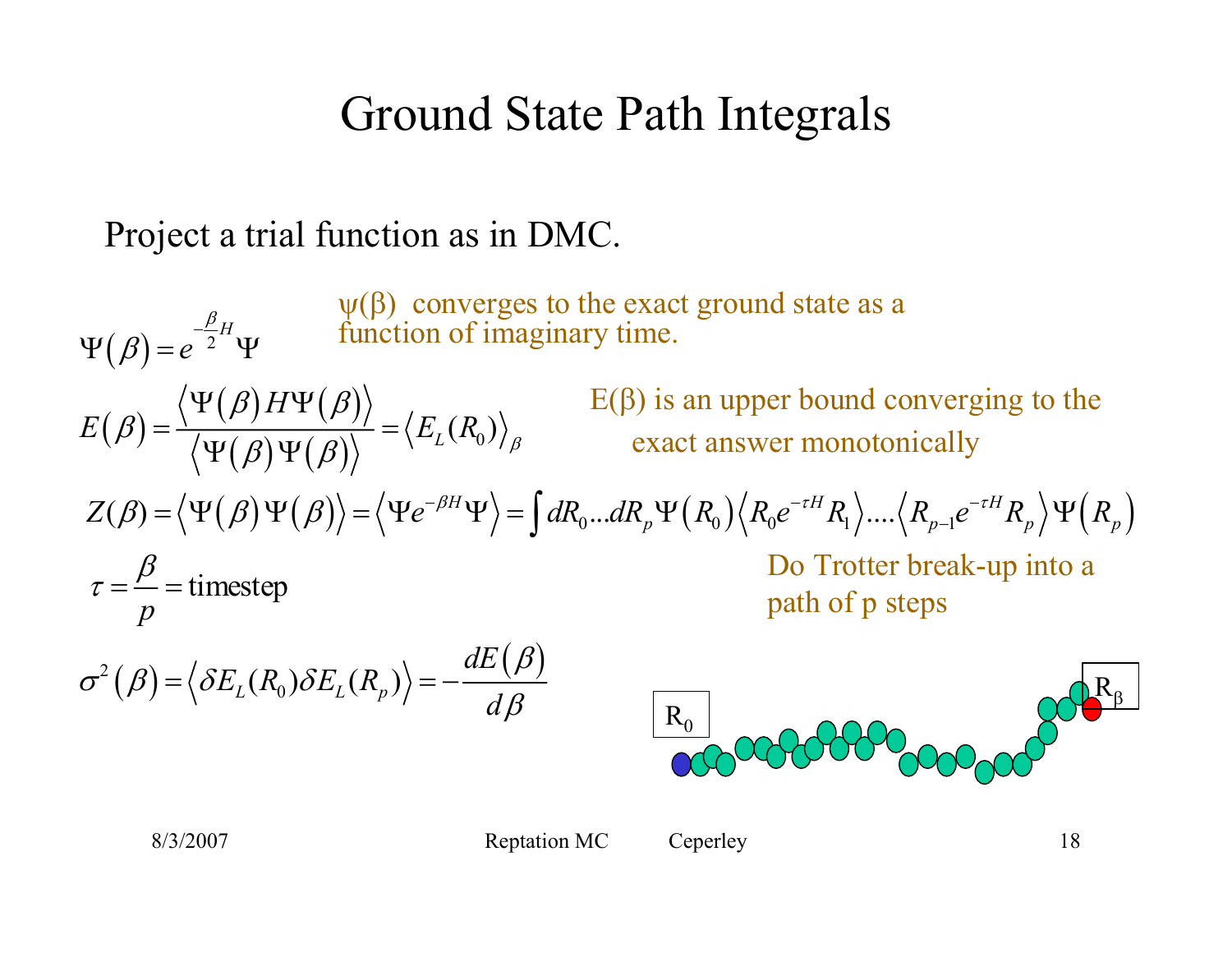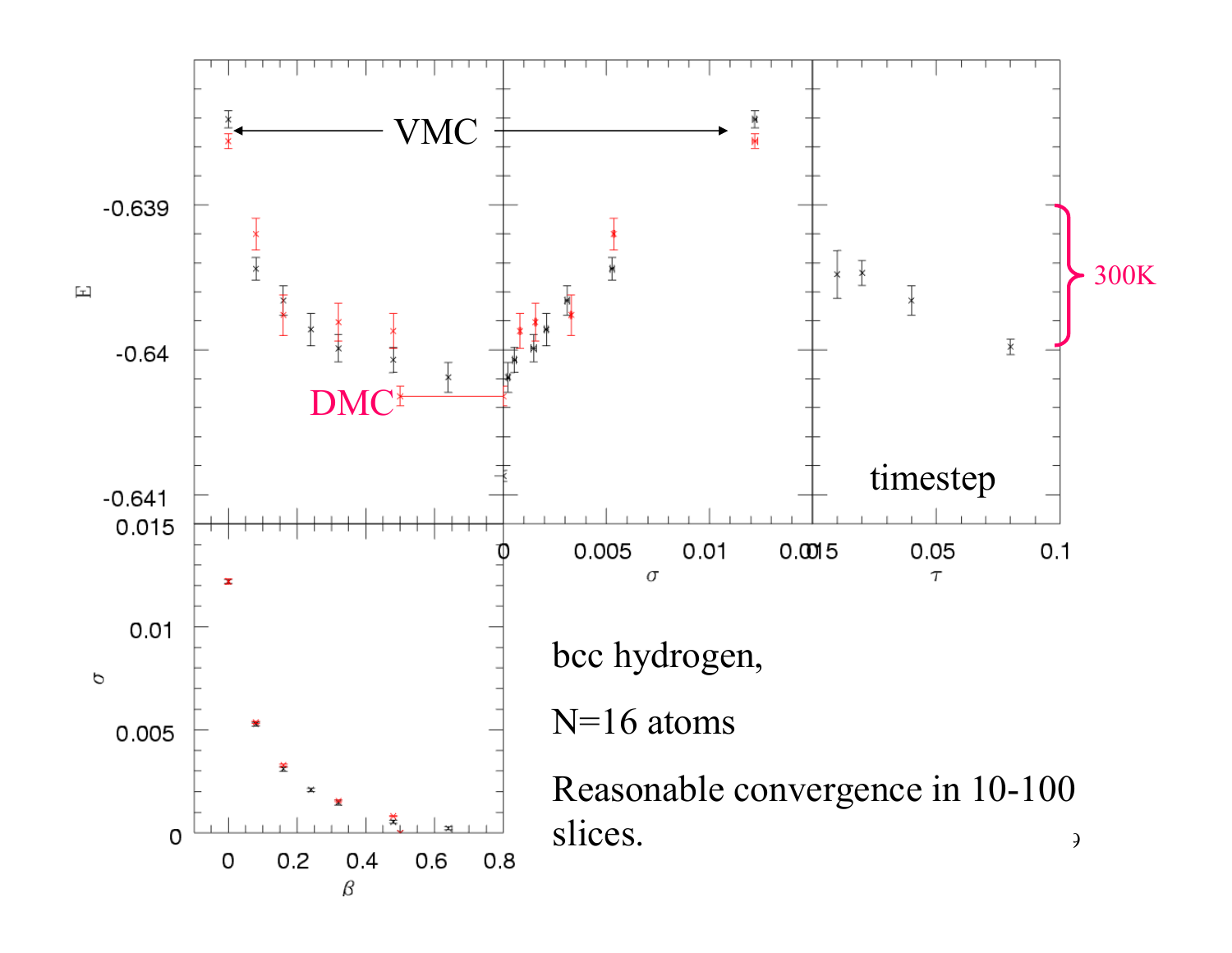## Metropolis algorithm

Three key concepts:

- 1. Sample by using an ergodic random walk.
- 2. Determine equilibrium state by using detailed balance
- 3. Achieve detailed balance by using rejections.

**Detailed balance**:  $\pi(s) P(s \rightarrow s') = \pi(s') P(s' \rightarrow s)$ . *Rate balance from s to s'.*

Put  $\pi(s)$  into the master equation.

$$
\sum_{s} \pi(s) P(s \to s') = \sum_{s} \pi(s') P(s' \to s) = \pi(s') \sum_{s} P(s' \to s) = \pi(s')
$$

- $\bullet$ Hence  $\pi(s)$  is an eigenfunction.
- 8/3/2007 Presence Reptation MC Ceperley 20 • If  $P(s \implies')$  is ergodic then  $\pi(s)$  is the unique steady state solution.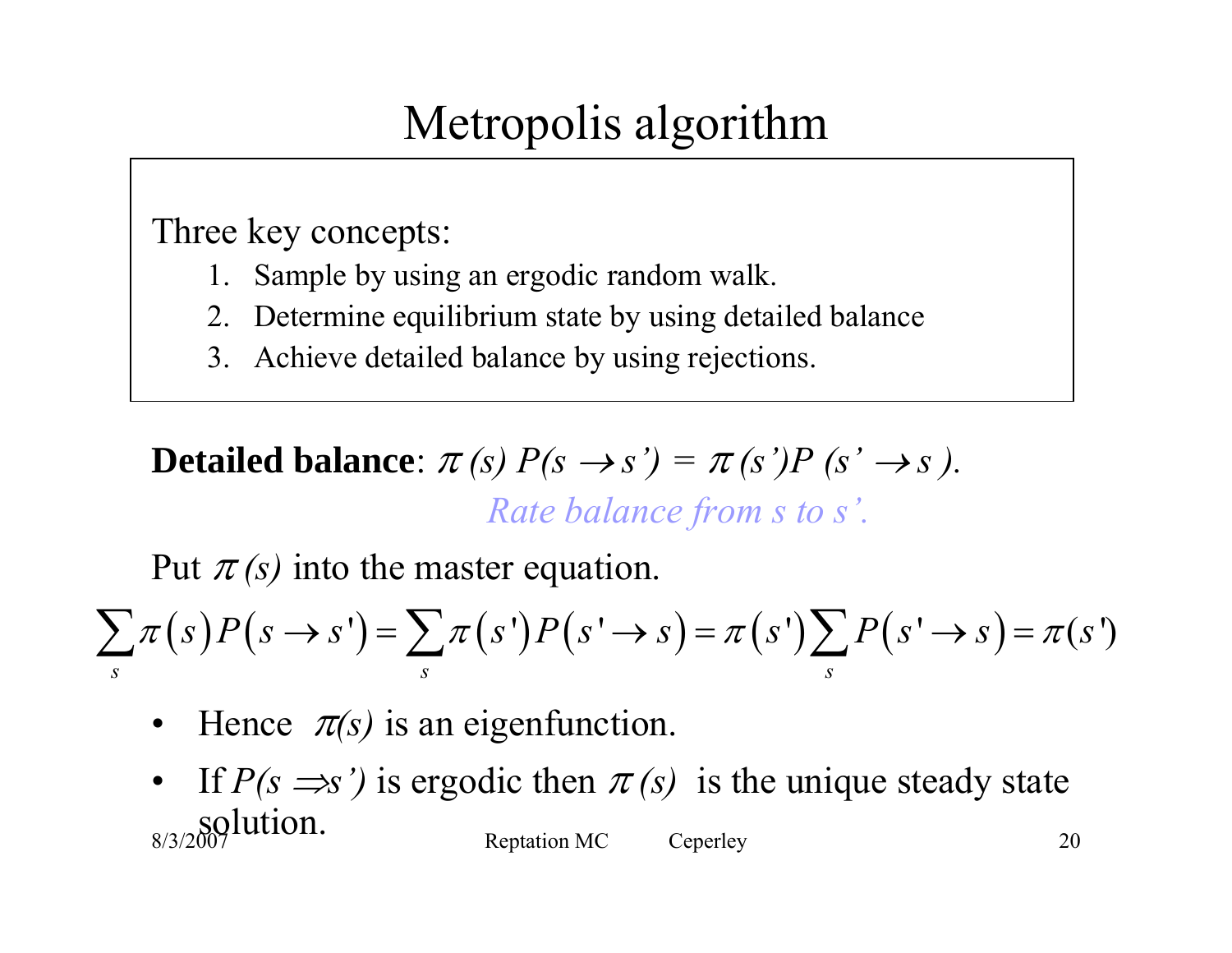### General Metropolis MC

Metropolis achieves detailed balance by *rejecting* moves. Break up transition probability into sampling and acceptance:

$$
P(s \rightarrow s') = T(s \rightarrow s')A(s \rightarrow s')
$$
  
T(s \rightarrow s') = sampling probability  
A(s \rightarrow s') = acceptance probability

The optimal acceptance probability that gives detailed balance is:

$$
A(s \to s') = \min \left[ 1, \frac{T(s' \to s)\pi(s')}{T(s \to s')\pi(s)} \right]
$$

Note that normalization of  $\pi(s)$  is not needed or used!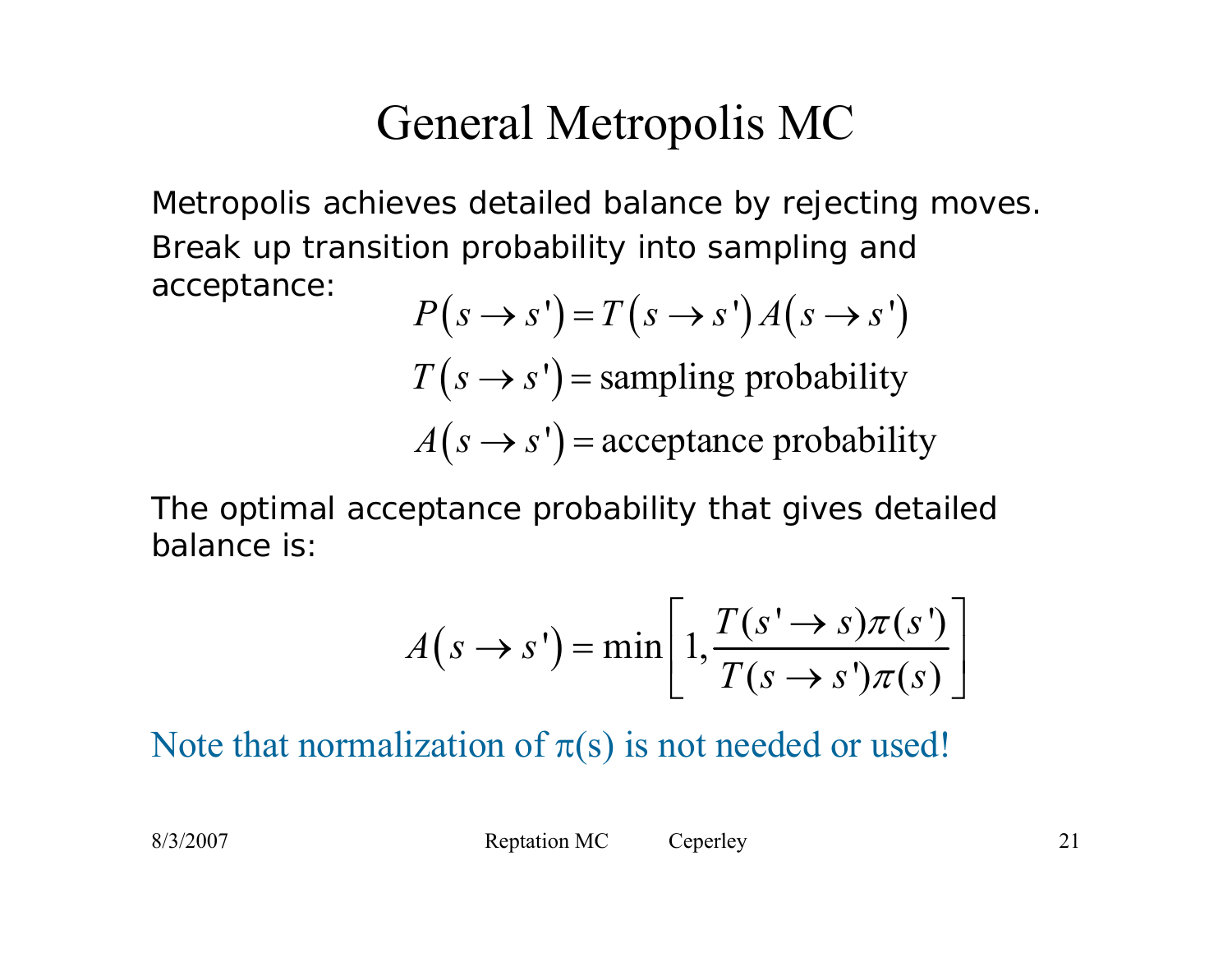### Reptation moves

- $\bullet$  Let d be the direction of the move
	- -1 tail move
	- +1 head move

$$
T_d\left(s\to s'\right)
$$

- $\bullet$  Standard method.
	- Choose "d" at random:
	- –Acceptance probability is:

$$
\begin{array}{ccc}\n & & & & \\
\hline\n\text{OCOCOCOCOC} & & & & \\
\hline\nS = (R_1 \quad R_2 \quad \dots \quad R_{p-1} \quad R_p) \\
S' = (R_2 \quad R_3 \quad \dots \quad R_p \quad R_{p+1})\n\end{array}
$$

2  $\mathbf{R}_3$   $\cdots$   $\mathbf{R}_p$   $\mathbf{R}_{p+1}$ 

*p*  $\frac{1}{p+1}$ 

$$
T(s \to s') = \frac{1}{2} \Big[ T_{-1}(s \to s') + T_1(s \to s') \Big] \qquad a = \frac{T(s' \to s)\pi(s')}{T(s \to s')\pi(s)} = \frac{T_{-d}(s' \to s)\pi(s')}{T_d(s \to s')\pi(s)}
$$

- –Sample the same Gaussian used in DMC!
- Change in action involves wavefunction at new point, and previously saved numbers Takes  $O(p^2)$  steps to decorrelate..
- $\bullet$ One way reptation gives the wrong answers.
- • Bounce method:
	- add "d" to the state.
	- Change "d" only on rejections.
	- Use same acceptance formula!!
	- Does not satisfy detailed balance but still gives correct answer since it is an eigenfunction of T.
	- Moves are 1/(rejection rate) times more effective!

8/3/2007 Reptation MC Ceperley 22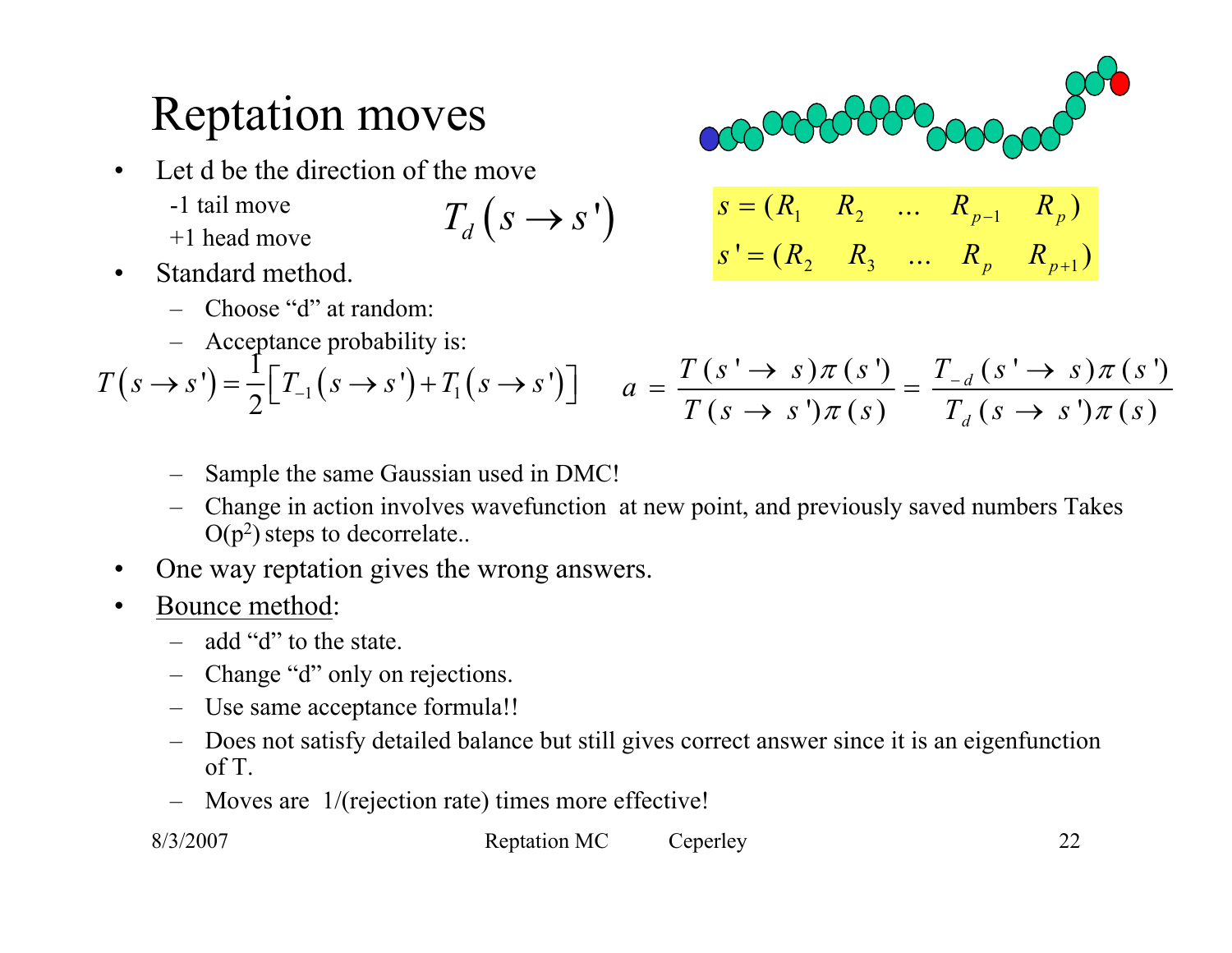## Link action

- $\bullet$ PIMC method: pair action plus nodal action
- $\bullet$  DMC method. Use importanced-sampled evolution to suggest action (good for accurate trial functions)

$$
\langle R|e^{-\tau H}|R'\rangle = \frac{\psi(R')}{\psi(R)} \exp\left[-\frac{(R'-R-\tau F)^2}{4\lambda \tau} - \tau E_L(R)\right]
$$

Symmetrize with respect to R and R' to get higher accuracy.

- $\bullet$  time step is longer in RQMC than in DMC because action is symmetric (Hermitian).
- $\bullet$  For fixed-phase: add a potential to avoid the sign problem. Exact answer if potential is correct.  $(\operatorname{Im}\nabla\ln\Psi)^{\!2}$
- $\bullet$  Local energy enters through the acceptance rate and not through the branching.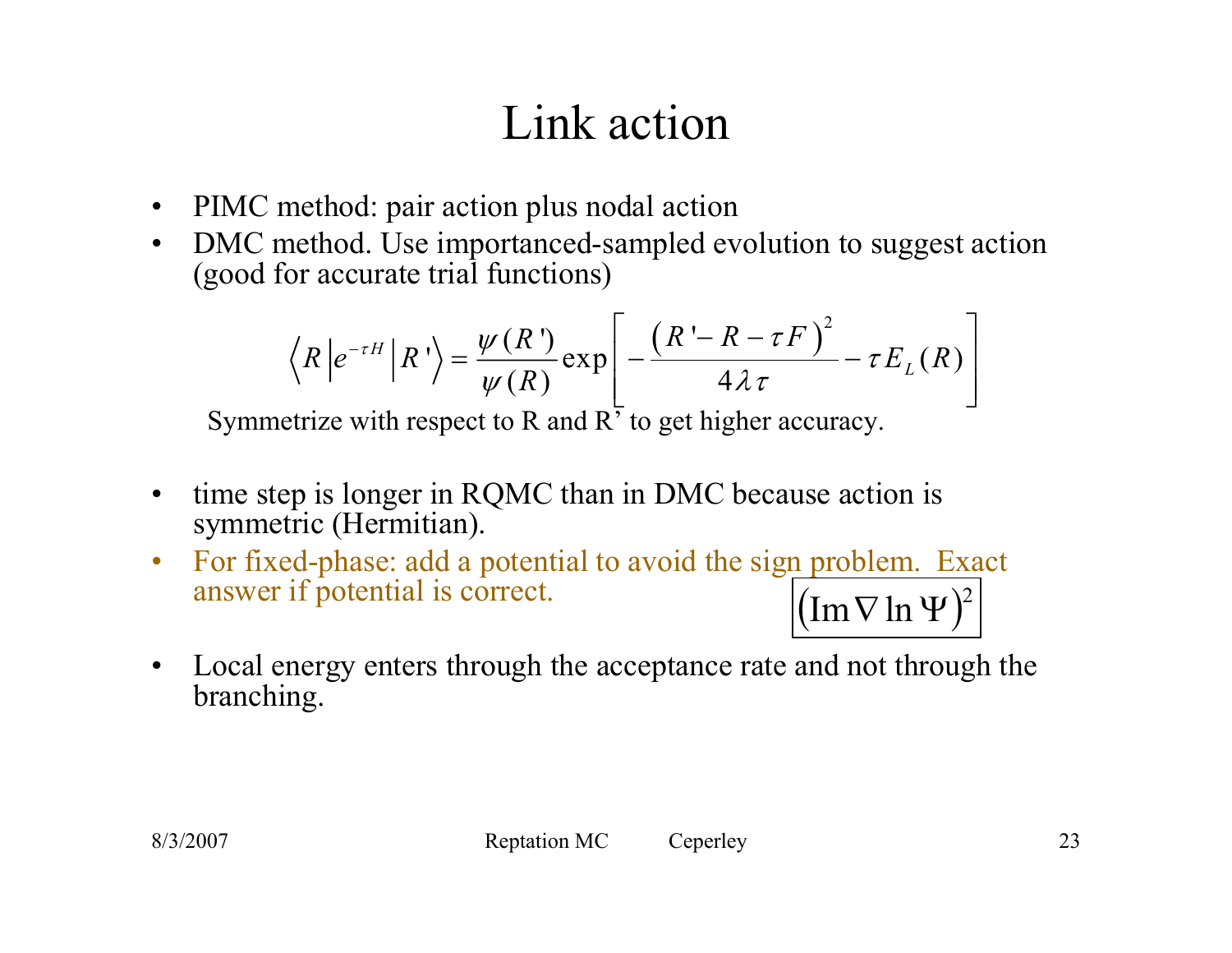### Averages

• Take them in the middle of the reptile.

$$
\langle O \rangle = \lim_{\beta \to \infty} \langle \Psi(\beta) O \Psi(\beta) \rangle = \langle O(R_{p/2}) \rangle
$$

- $\bullet$  But you need to make p twice as large for averages (energy always converges faster)
- $\bullet$  Forward walking with DMC is inherently unstable for long projection times because of weight fluctuations.
- No instability in RQMC; perhaps an ergodic problem.
- $\bullet$  Little loss of efficiency in taking the middle with bounce algorithm, since every point is the middle one time.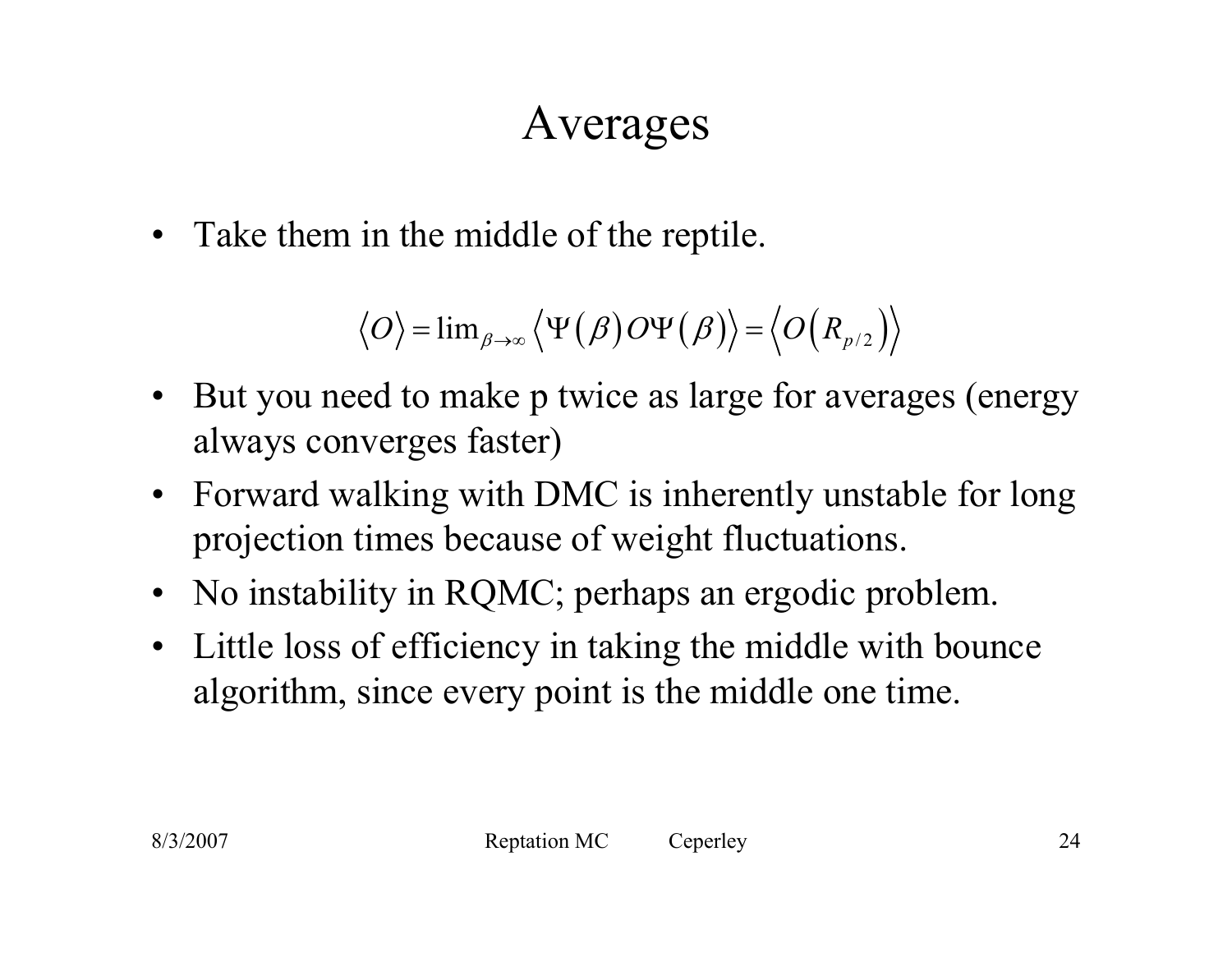# Energy difference methods

- •We need a fast way of computing difference:  $[E(S)-E(S^*)]$
- $\bullet$  Naïve (direct) method is to do separate (uncorrelated) samples of S and S\*. Noise increases by  $\sqrt{2}$ .
- $\bullet$ Correlated methods map S walks into S \* walks.
- •Simplest is "VMC re-weighting" (1-sided)
- $\bullet$  With fixed-node fermions, we need to worry about changes in the nodal surfaces. 1-sided methods can give the wrong answer because the distributions are not defined in the same regions of path space.
- $\bullet$  Reptation is convenient because we know the probability for a path.





"Reptile" space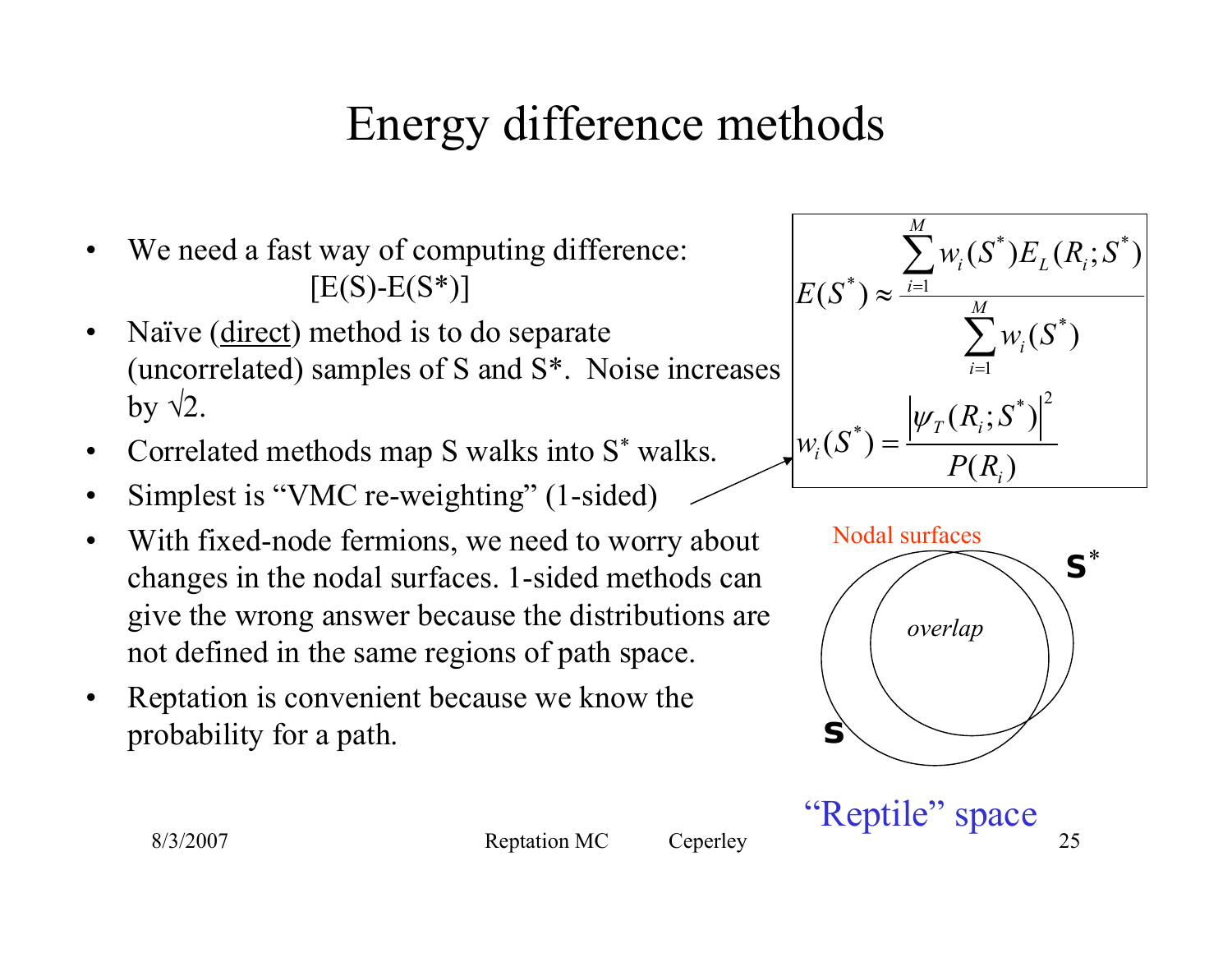## **Optimal Importance Sampling**

• What distribution has the lowest variance for the energy difference? (ignoring autocorrelation effects)

$$
\rho(s) \propto |\Psi_1(s)|^2 \Delta E_{L1} - \Psi_2(s)|^2 \Delta E_{L2}
$$
  

$$
\rho(s) \sim |\Psi_1(s)|^2 + |\Psi_2(s)|^2
$$

- $\bullet$  Sum of squares is almost as good, and eliminates barriers which might be hard to cross.
- •Symmetric in the two distributions.
- •2 orders of magnitude faster

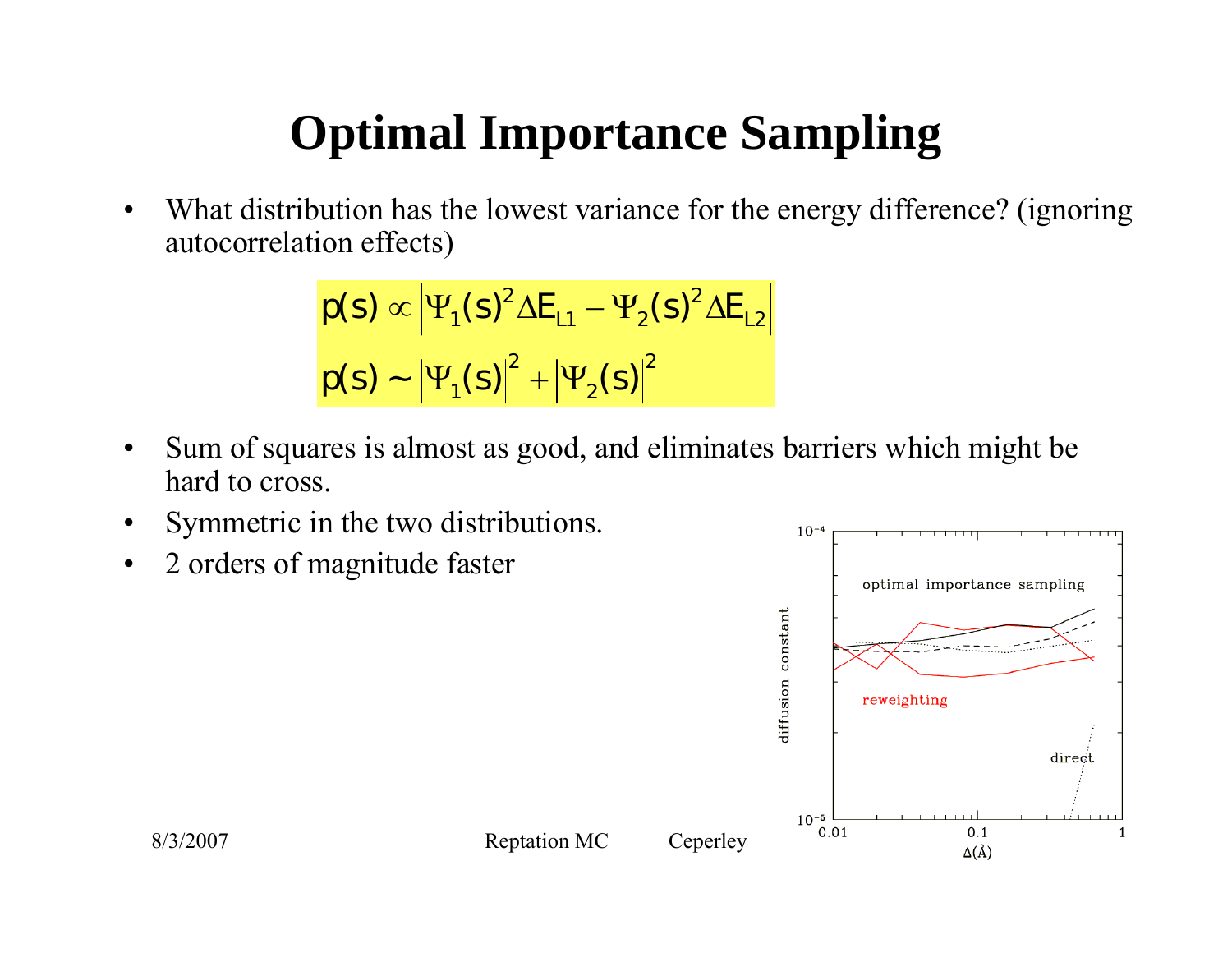#### COMPARISON OF METHODS

#### *they are all based on thermal density matrix*

*they share features: the action, the sampling*

DMC

- •State space: P walkers
- •Action/Dynamics determined by H
- • Observables have mixed estimator problem-need to do forward walking
- $\bullet$ No permutations
- •Trial function & trial energy
- •Population bias
- •Energy is "zero variance""

#### RQMC

- •State space: reptile & direction
- •Action fixed/Dynamics arbitrary
- •Single particle moves more difficult
- •Observables from middle of path
- •Trial function
- •Projection bias
- •Energy is "zero variance"

$$
\left|\left\langle R\left|\,e^{-tH}\,\right|\,R'\right\rangle \right|
$$

#### PIMC

- •State space: closed path & permutation
- •Action fixed/Dynamics arbitrary
- •Observables anywhere
- •Particle statistics=Permutations
- •Temperature>0! T=0 expensive.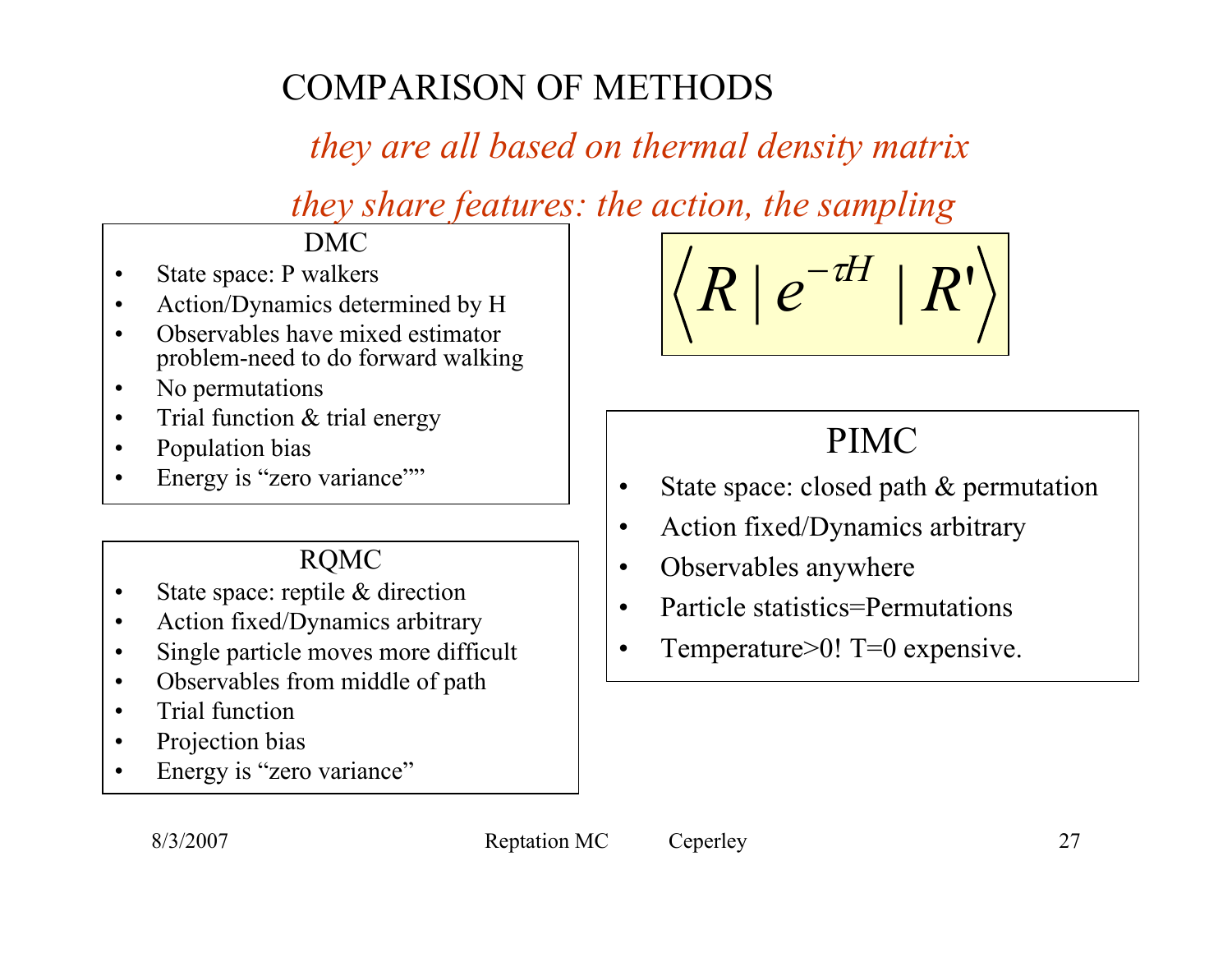#### **Calculation of excited-state energies**

Correlation Function MC: J. Chem. Phys. **89**, 6316 (1988).

- No fixed-node upper bound for all excited states.
- $\bullet$  Construct a basis of trial functions spanning excited states in question.  $\big\{f_{_{i}}\big(R\big)\big\} \quad 1\leq \, i\leq \, M$
- Using VMC, calculate all the matrix elements as a function of imaginary time
- Find lowest energy in this basis
- •Solve the generalized eigenvalue problem:
- • McDonald's theorem $f_{ij}^{\prime}(t)\equiv\left\langle f_{i}\mid f_{j}\right\rangle$  $f_{ij}^{\prime}(t)\equiv\left\langle f_{i}\left|H\right|f\right\rangle$  $N_{ii}(t) \equiv \langle f_i | f$  $H_u(t) \equiv \langle f_t | H | f$  $H_{ij}(t) C_i^{\lambda} = E(t)^{\lambda} N_{ij}(t) C_i^{\lambda}$   $H_{ii}(t) \equiv \langle f_i | H_i \rangle$
- Then Then  $E_k$  approaches the exact eigenvalue from above.
- • Use correlated sampling to calculate all energies together. Best guiding function: 2  $\sum_{\alpha}$   $\beta$  $|\psi| = \sum_{n}$  $\sum |f_i$

 $8/3/2007$  Reptation MC Ceperley  $n$  28

*n*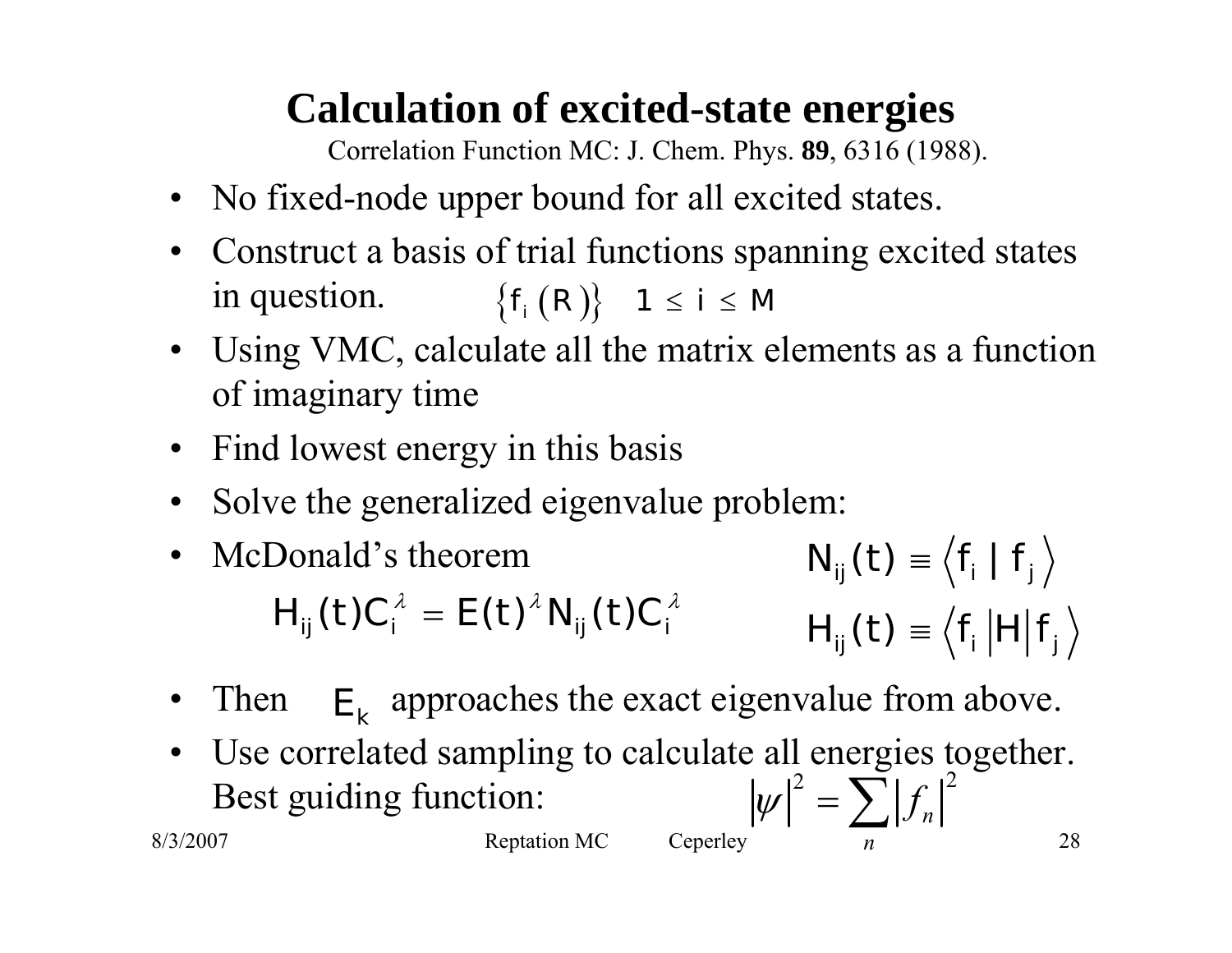## Properties of solution to GEP

 $\bullet$  For a basis of size m, there exist "m" eigenvalues and orthonormal eigenfunctions:

$$
\psi_n(R) = \sum_{k=1}^m a_{k,n} f_k(R)
$$

$$
\langle \psi_n \psi_m \rangle = a_n^* S_{nm} a_m = \delta_{nm}
$$

 $\bullet$ McDonald's theorem: the  $n<sup>th</sup>$  eigenvalue in a basis is an upper bound to the n<sup>th</sup> "exact eigenvalue.

$$
E_0 \le E_1 \le E_2 \le \dots \le E_m
$$
  

$$
E_n^{ex} \le E_n
$$

- •We can always lower all the energies by augmenting the basis *n*
- $\bullet$ When basis is complete, we get exact answers!
- •Orthogonality taken into account in the solution.

E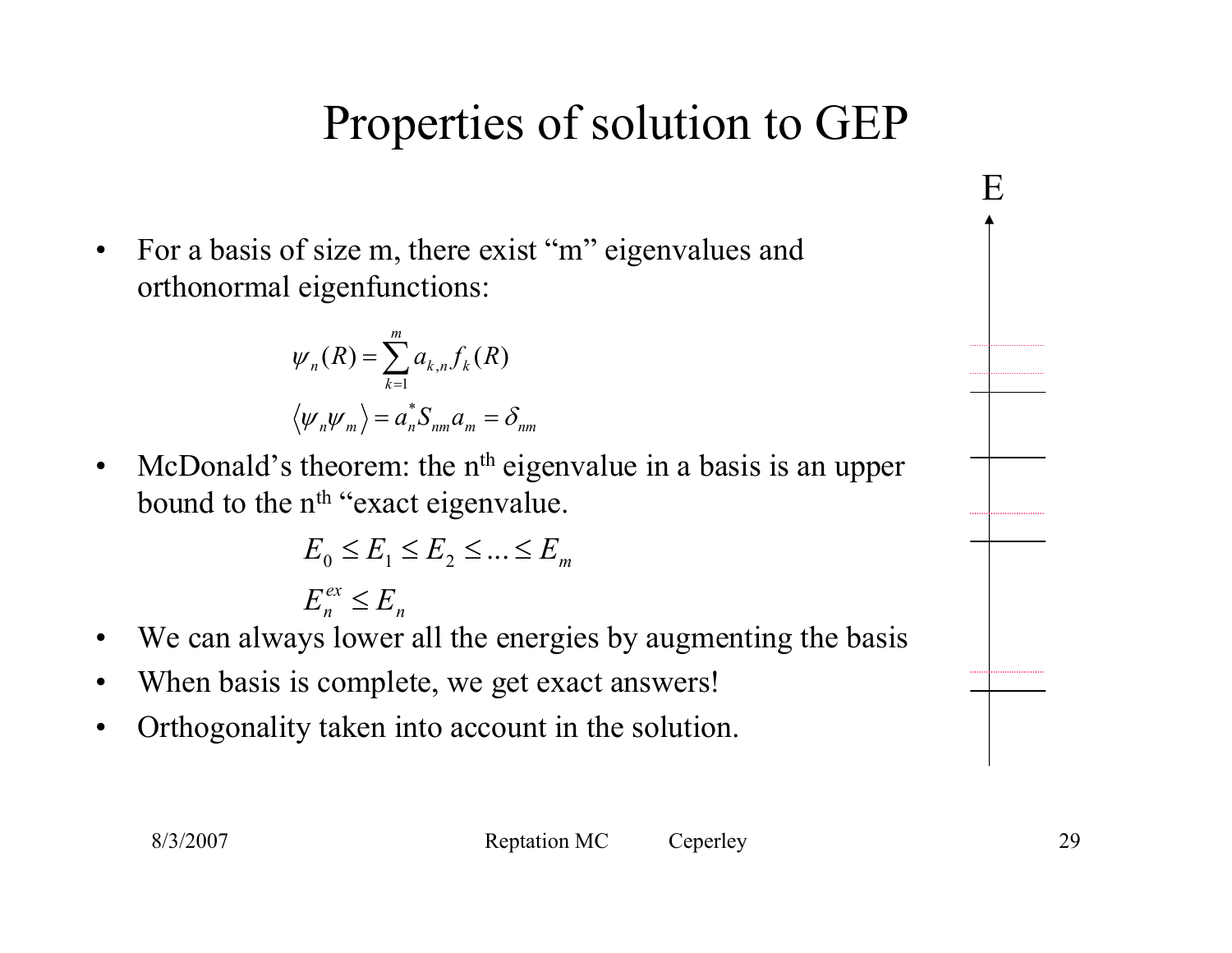#### Diffusion/Reptation Monte Carlo method

 $\bullet$ The time-evolved basis approaches the exact eigenfunctions:

$$
f_i(R, t) = e^{-tH/2}f_i(R)
$$

 $\bullet$  Using bosonic DMC (no nodes) or reptation calculate the N and H as a function of imaginary time. Note, H=dN/dt.

$$
N_{ij}(t) \equiv \left\langle f_i \left| e^{-t\hat{H}} \right| f_j \right\rangle
$$

- $\bullet$ In reptation it is the end-end correlation function
- $\bullet$ Use same guiding function for importance sampling.
- $\bullet$ Solve the generalized eigenvalue problem:

$$
H_{ij}(t)a_i^{\lambda} = E(t)^{\lambda} N_{ij}(t)a_i^{\lambda}
$$

 $\bullet$ Then  $E^{\lambda}(t)$  approaches the exact  $\lambda^{th}$  energy exponentially fast and from above.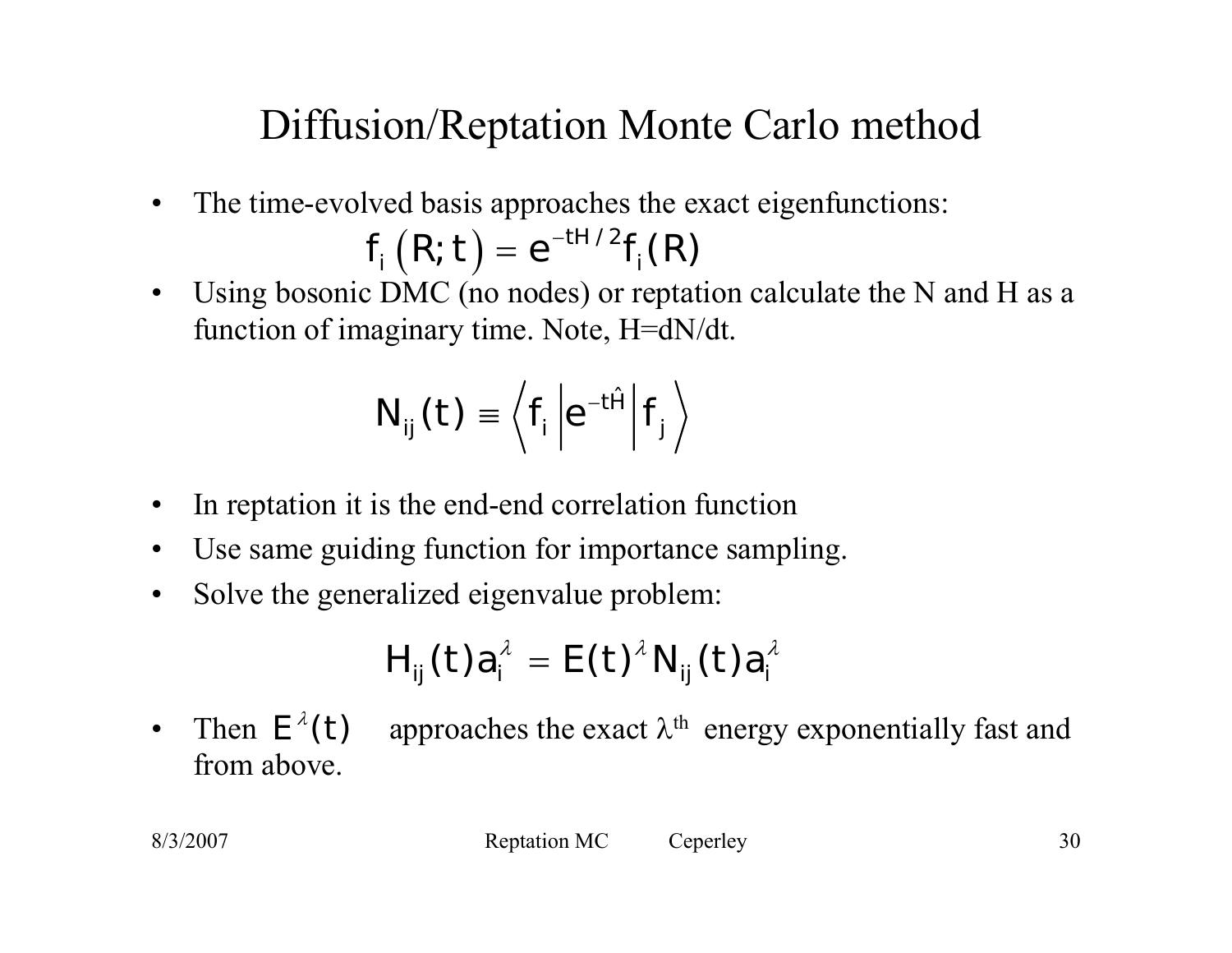## Typical results

- $\bullet$ Look for plateau in energy.
- $\bullet$ Error bars grows exponentially in time (sign problem).
- •Best results are for lower energy states
- •Can use symmetry to reduce matrix size.

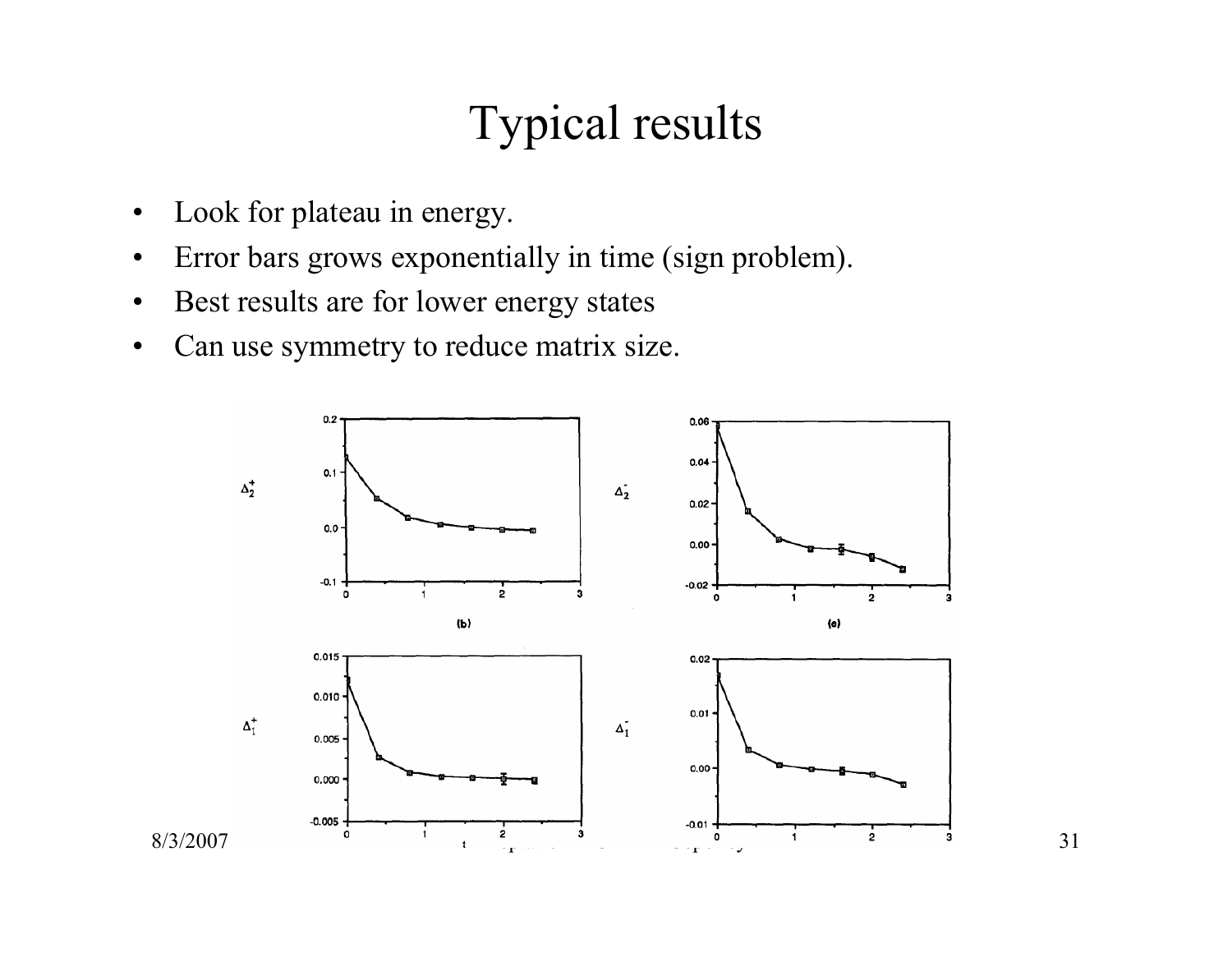# Remarks on CFMC

- Zero variance principle applies.
- $\bullet$  Can treat a large basis and hence get a whole spectrum at once.
- Sign problem is still there. In practice "t" cannot be too large.
- If nodes in the DMC are present, excited state energies will be wrong.
- $\bullet$  Maybe MaxEnt methods can do better. But problems working in energy space. Much better in effective Hamiltonian space.
- Difficult to make realistic basis for many-body systems.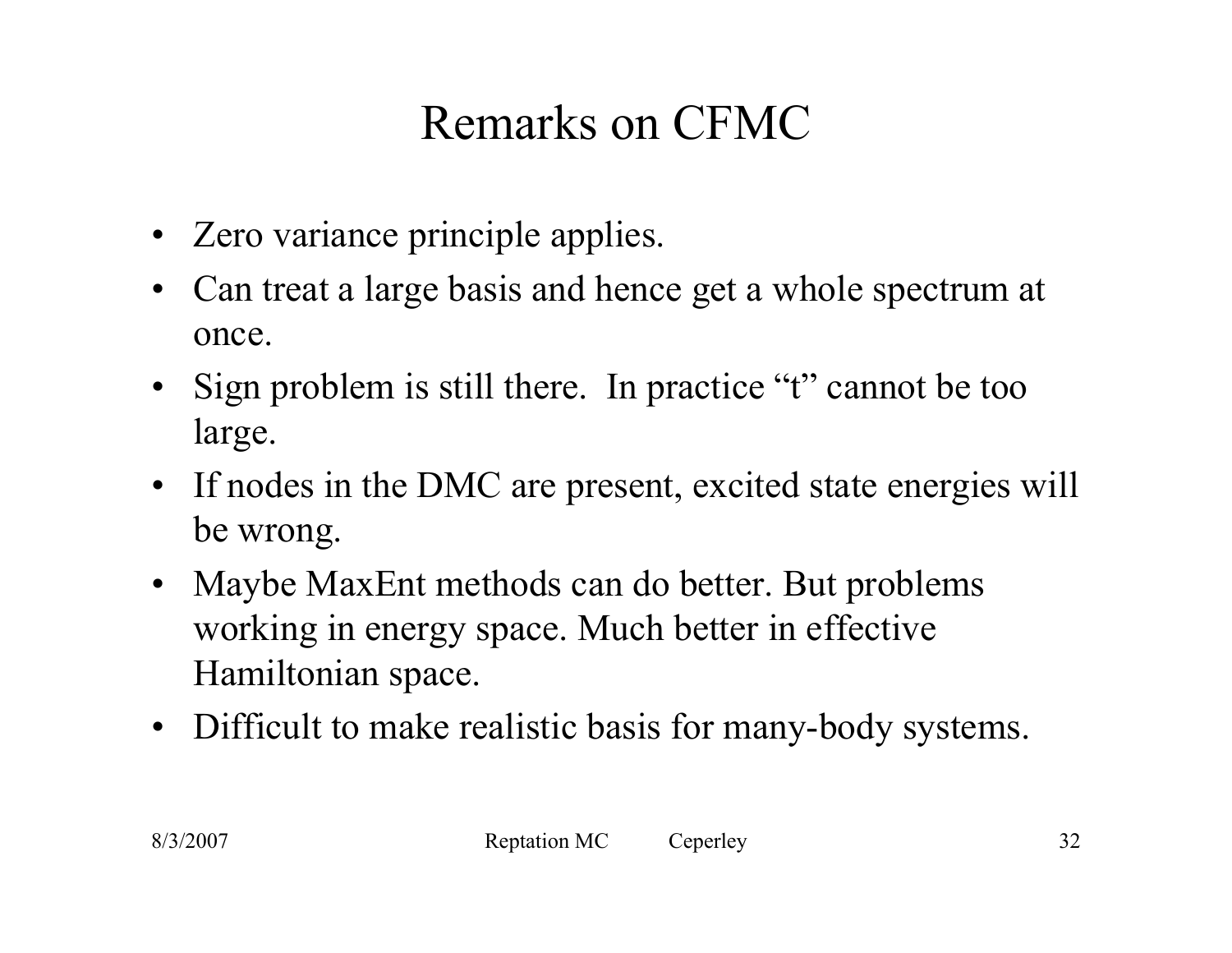#### Exciton-Exciton scattering

Shumway and DC, *Phys. Rev. B 63, 165209-165215 (2001).*

- •4-quantum particles
- • Boundary conditions and energy determine phase shifts
- • Use excited state method to get exact energies inside boundaries.



$$
r_c \Rightarrow E_0, E_1, E_2, \dots \Rightarrow k_0, k_1, k_2, \dots
$$

$$
(r_c, k_n) \Rightarrow \delta(k_n) \Rightarrow \sigma(k)
$$

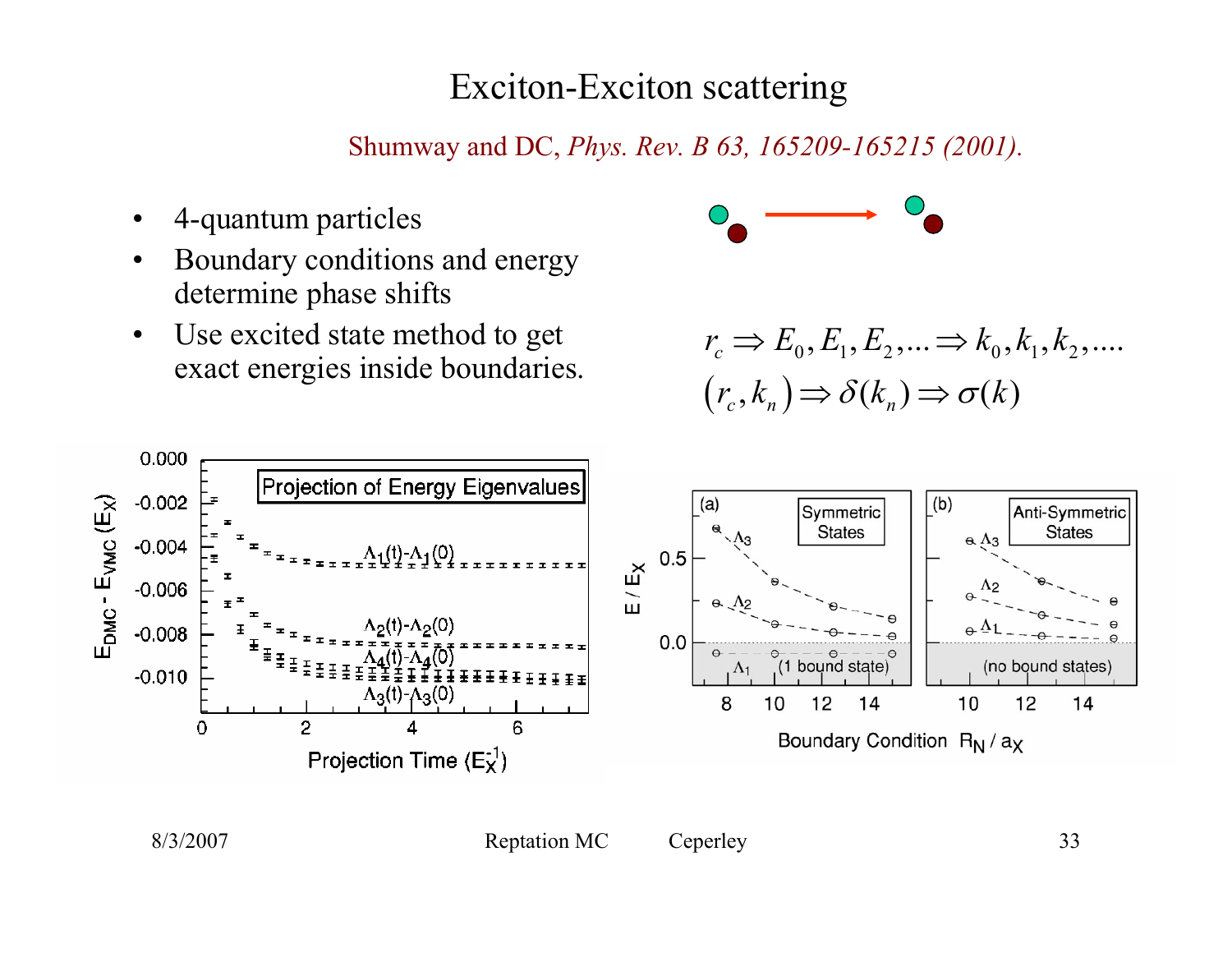#### Imaginary time correlations

• With PIMC and DMC we can calculate imaginary time dynamics:  $F_{O}\left( \tau\right) =Z^{-1}\left\langle Oe^{-\tau\hat{H}}Oe^{-(\beta-\tau)\hat{H}}\right\rangle$  $\tau H \Omega$ <sub>2</sub> -( $\beta$ - $\tau$  $\tau$  $= Z^{-1} \langle O e^{-\tau H} O e^{-(\rho - \tau)} \rangle$ 

(DMC corresponds to β→∞)

- If we could determine this analytically we could just substitute imaginary values of  $\tau$  for real values.
- Dynamic structure function is the response to a density perturbation is (e.g. density-density response)

$$
S_k(\omega) = \frac{1}{2\pi} \int_{-\infty}^{\infty} dt e^{i\omega t} F_k(t) \text{ where } O = \frac{1}{\sqrt{N}} \sum_{i=1}^{N} e^{i\vec{k}\cdot\vec{r}_i}
$$

$$
F_k(\tau) = \int_{-\infty}^{\infty} d\omega e^{-\tau\omega} S_k(\omega)
$$

 $\tilde{ }$ 

( ), it is the transformation of the transformation  $\mathbf{f} = \mathbf{f} \mathbf{f} \mathbf{f}$  is the transformation of the transformation of the transformation of the transformation of the transformation of the transformation of the tr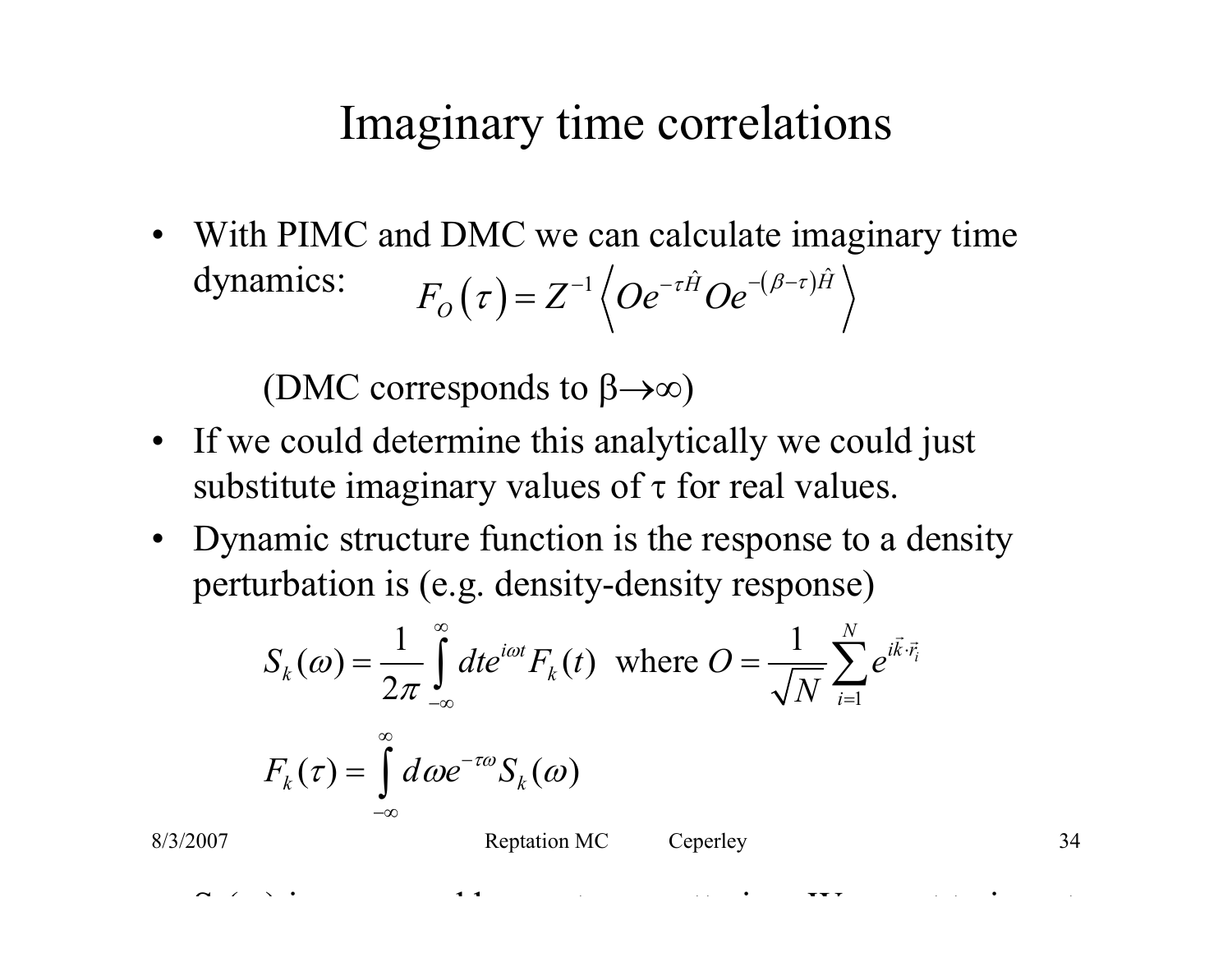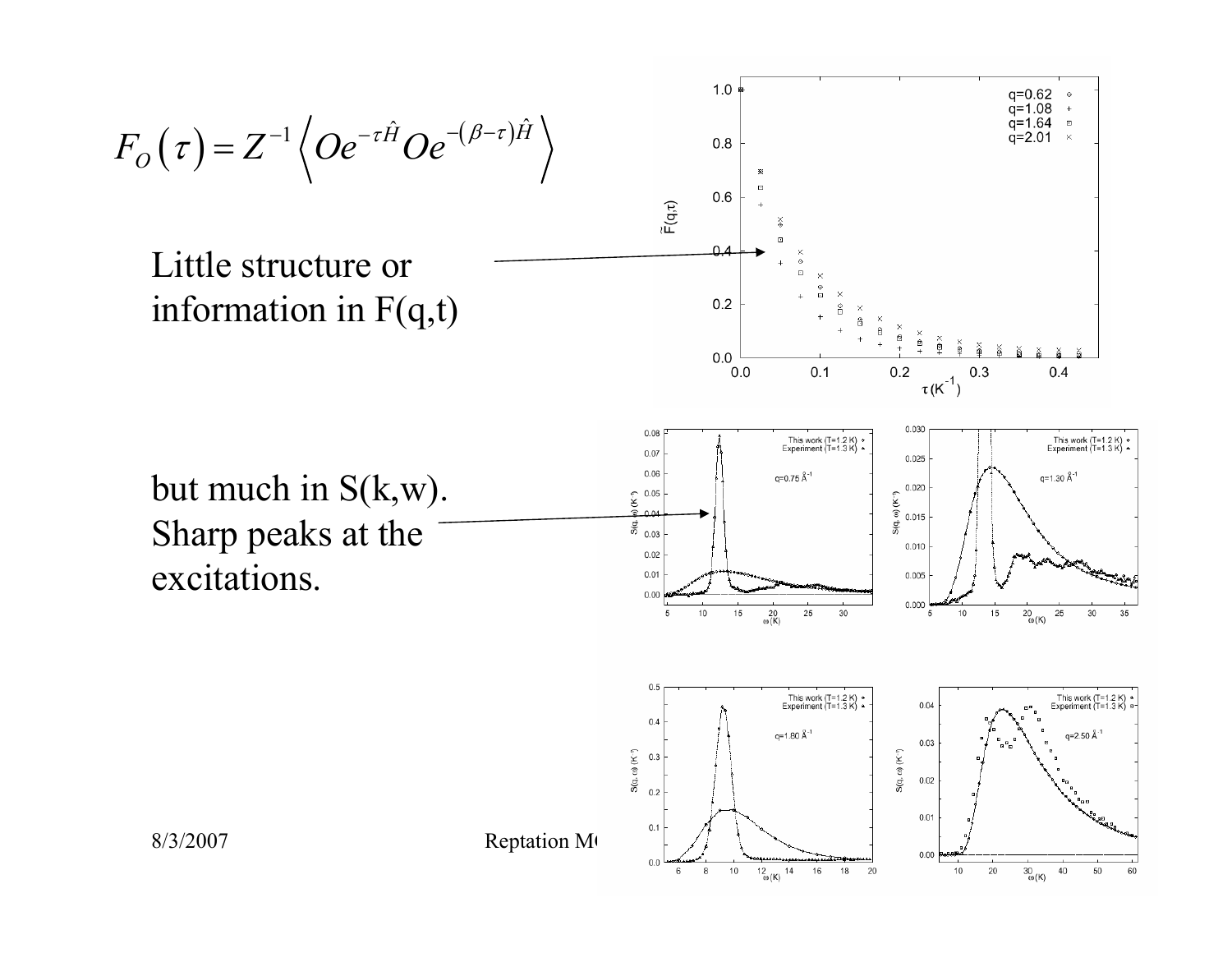## Bayes' theorem

- $\bullet$ What is the most probable value of  $S_k(w)$  given:
	- The PIMC data
	- –Prior knowledge of  $S_k(w)$ .
- $\bullet$ Bayes' theorem (also used by Laplace)

 $\bigl(\left. S(\omega)\right| \!\! F(t)\bigr) \propto P_{\!\scriptscriptstyle L}\bigl(F(t)\big| S(\omega)\bigr)$  $\Pr \left( \left| S(\omega) \right| \mathcal{F}(t) \right) \propto P_{\text{\tiny L}} \left( \left| \mathcal{F}(t) \right| \mathcal{S}(\omega) \right) P_{\text{\tiny P}}(S(\omega))$ 

 $\bullet$  Likelihood function follows from central limit theorem: • But what to choose for the prior  $P_p(S)$ ? Typical choice is the "entropy."  $\left| P_{\rho}(S(\omega)) \propto \exp \right| \alpha \sum S(\omega) \ln \bigl( S(\omega)/m(\omega) \bigr)$  $\bigl( \left. \begin{gathered} F(t) \middle| S(\omega) \bigr) \propto \exp \right| - \frac{1}{2} \sum \delta F(\tau) \sigma\bigl( \tau, \tau^{\, \prime} \bigr) \end{gathered}$  $\delta F(\tau) = F(\tau) - \langle F(\tau) \rangle$  and  $\sigma(\tau, \tau') = \langle \delta F(\tau) \delta F(\tau') \rangle$ τ τ (on follows from central limit theorem;<br>ω))  $\propto$  exp  $\left[-\sum_{i} \delta F(\tau) \sigma(\tau, \tau')\right]^{T} \delta F(\tau')$  $\propto \exp\left[-\frac{1}{2}\sum_{\tau,\tau}\delta F(\tau)\sigma(\tau,\tau')\right] \delta F(\tau')\right]$  $\sum \delta \digamma(\tau) \sigma\big(\tau,\tau^{\, \prime}\big)^{\! -1}$ ,  $\tau'$ 1  $\Bigl(\mathcal{O}(t) \Bigr| S(\omega) \Bigr) \propto \exp \Bigl[ - \frac{1}{2} \sum_{\tau, \tau} \delta \mathcal{F}(\tau) \sigma\bigl( \tau, \tau^{\tau} \bigr)^{-1} \, \delta \mathcal{F}(\tau^{\tau}) \Bigr] \, .$  $P\left[ F(t) | S(\omega) \right] \propto \exp \left[ - \frac{1}{2} \sum \delta F(\tau) \sigma(\tau, \tau') \right]^{-1} \delta F$ ωω)) « exp $\left[\alpha \sum S(\omega) \ln(S(\omega)/m(\omega))\right]$  $\propto$  exp $\left[\alpha\sum_{\omega}S(\omega)$ In $(S(\omega)/m(\omega))\right]$  $P_{\!\scriptscriptstyle P}(S\!\left(\varpi\right)) \propto \exp\! \left\vert \alpha \sum\limits S\!\left(\varpi\right) \!\! \right\vert \mathsf{n} \!\left(\left.S\!\left(\varpi\right)/\,m\right)\right\vert$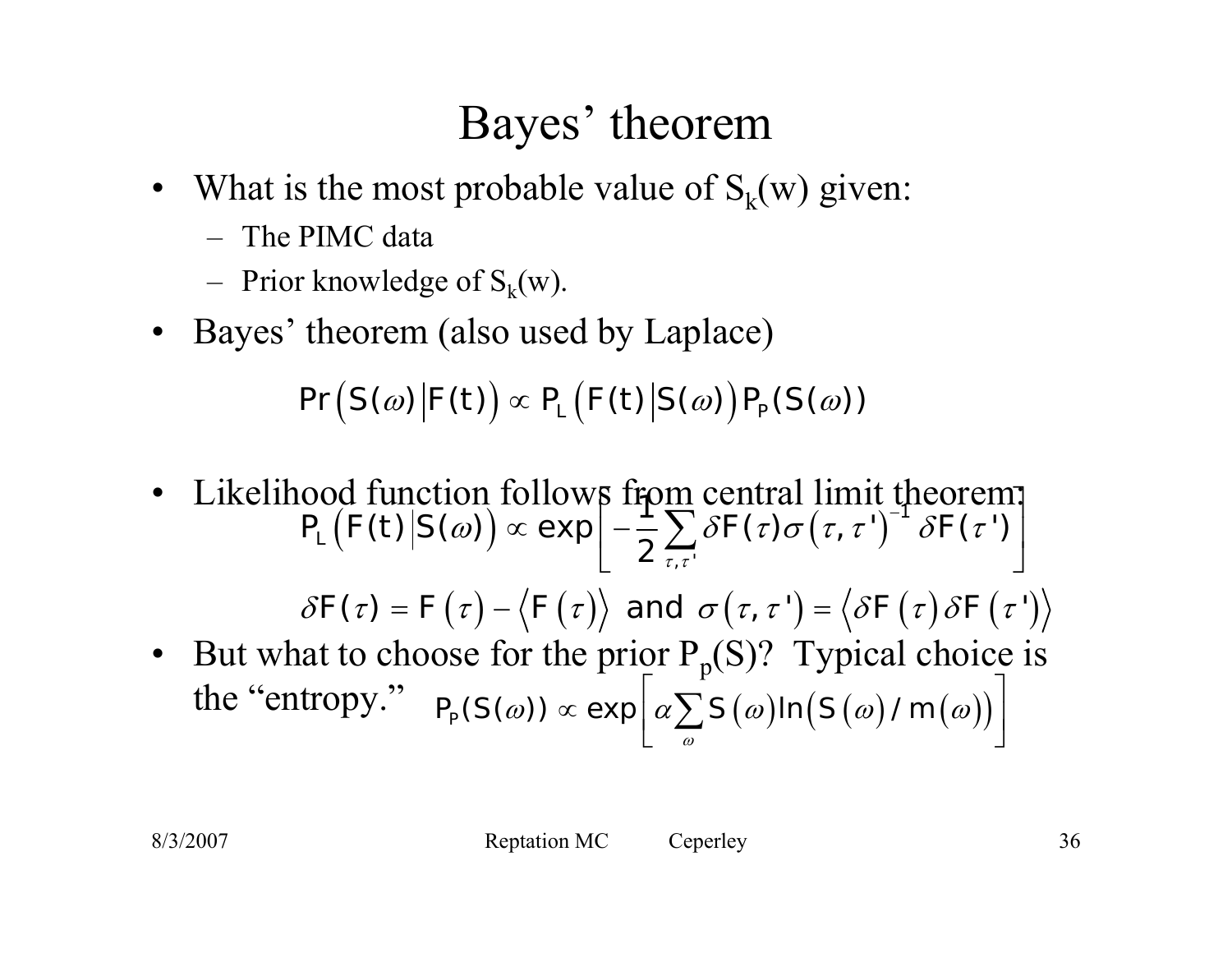Now two routes to making the inversion:

- 1. Sample  $S_k(w)$ . AvEnt Using MCMC make moves in  $S_k(w)$  space. Take averages and also get idea of the allowed fluctuations. Model defined self consistently
- 2. Find most probable  $S_k(w)$ . MaxEnt Maximize function. Ok if the p.d.f. is highly peaked. Estimate errors by the curvature at the maximum. Fast to do numerically but makes more assumptions.
- How do we choose  $\alpha$ ? Choose it from its own prior function so the strength of the likelhood function and the prior function are balanced. P( $\alpha$ )=1/  $\alpha$ .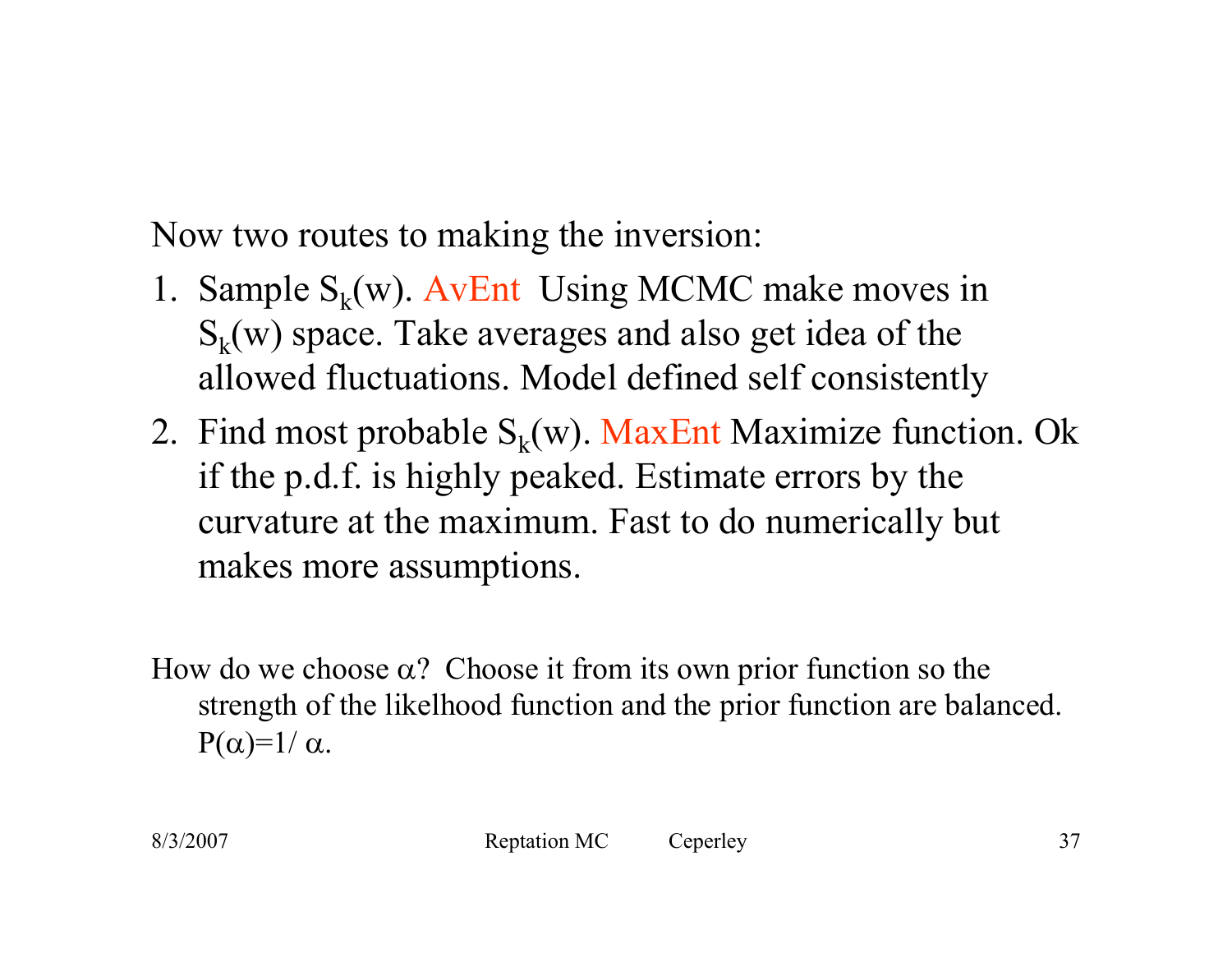#### Example: Liquid 4He *Boninsegni and DMC*

- Calculate  $F_k(\tau)$  using PIMC (UPI).
- $\bullet$ AvEnt works beautifully in normal phase.
- $\bullet$  Gives peaks too broad in the superfluid phase. Failure of the entropic prior.
- It makes the assumption that energy modes are uncoupled. This is false! Energy levels repel each other so that if there is energy at one level, it is unlikely at nearby values.
- Would require incredible precision to get sharp features.
- $\bullet$ But good method for determining the excitation energy.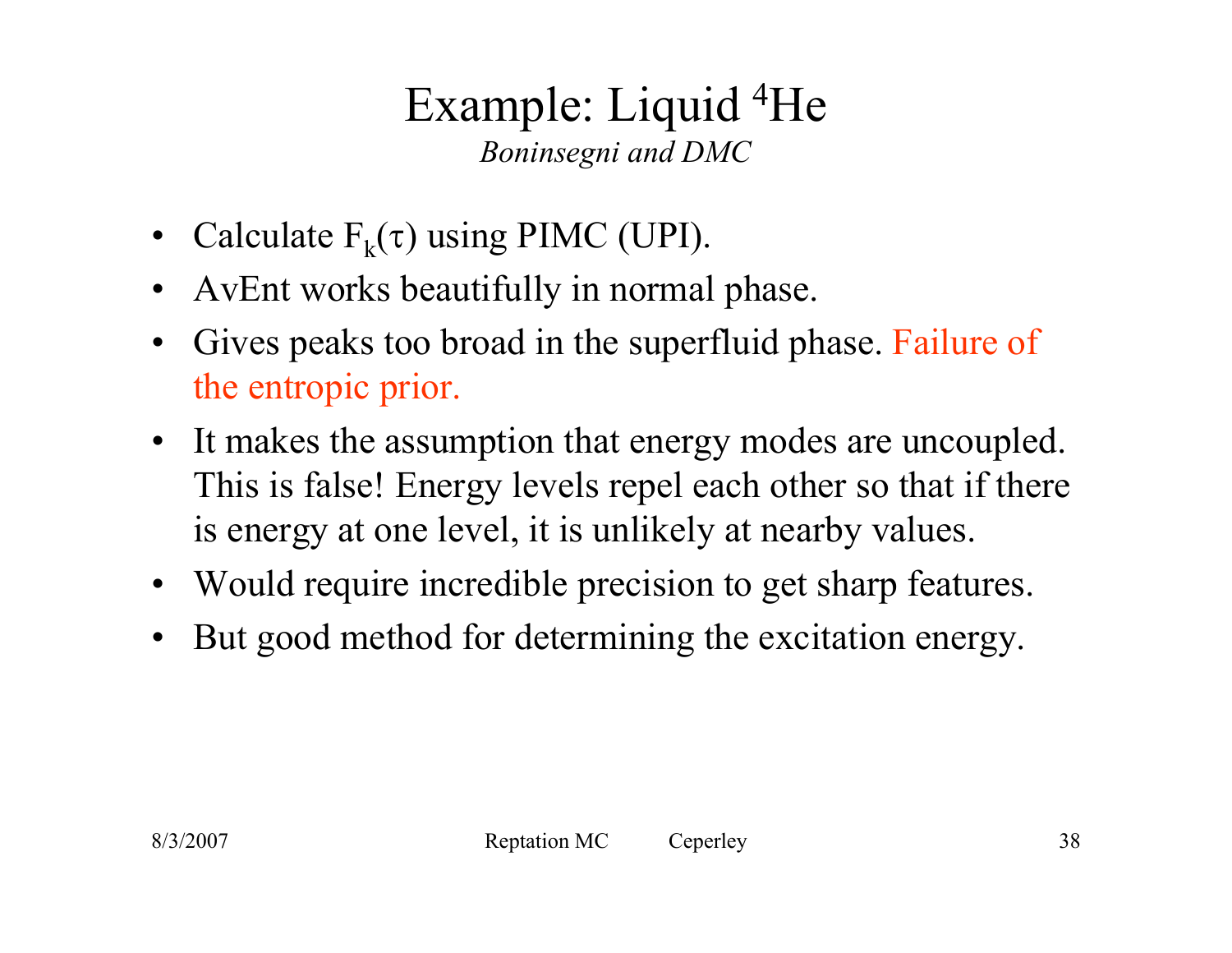# Comparison in normal liquid He phase

- MaxEnt works well in normal phase (T=4K)
- $\bullet$  Modes are quantum but independent of each other

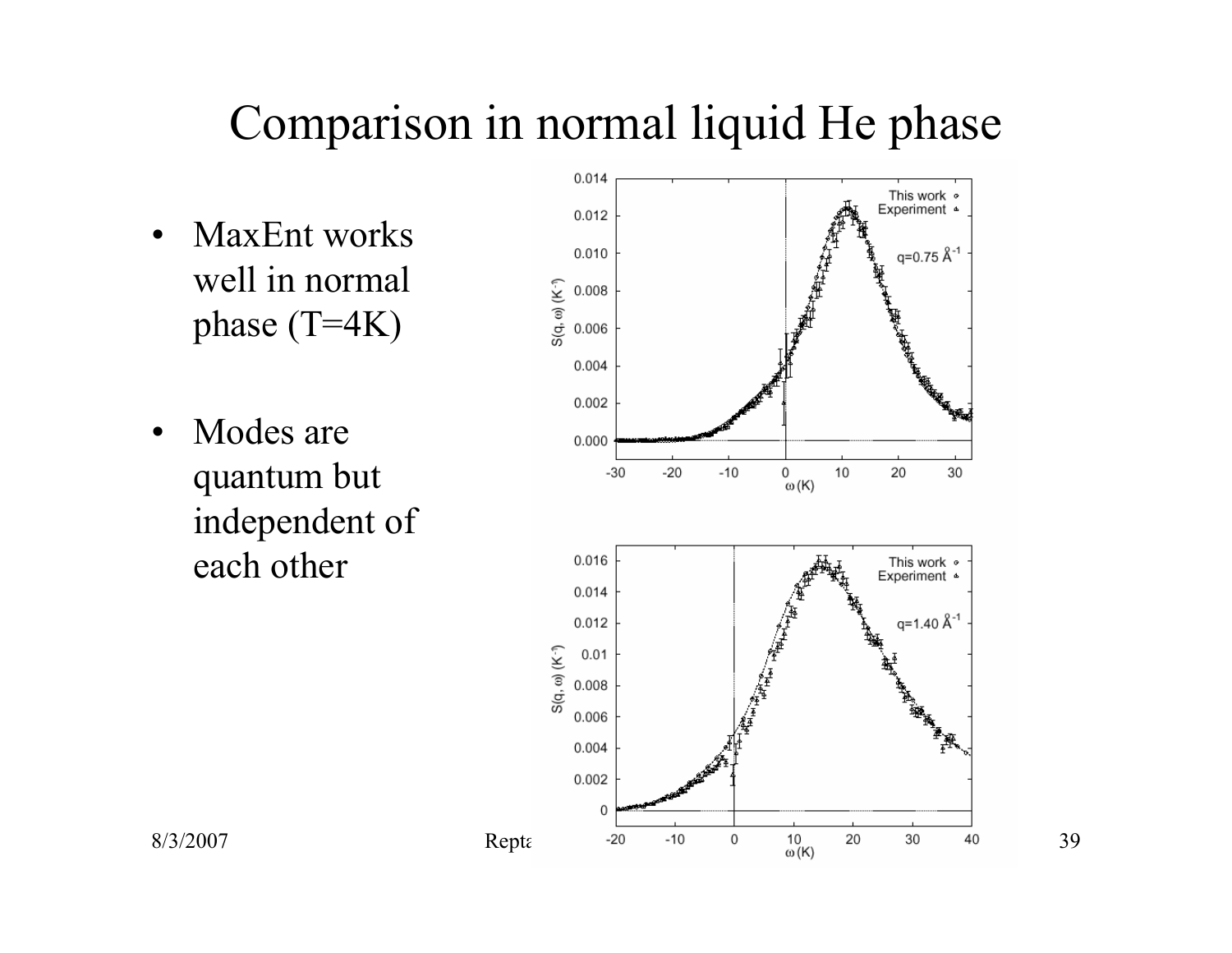#### Comparison in Superfluid